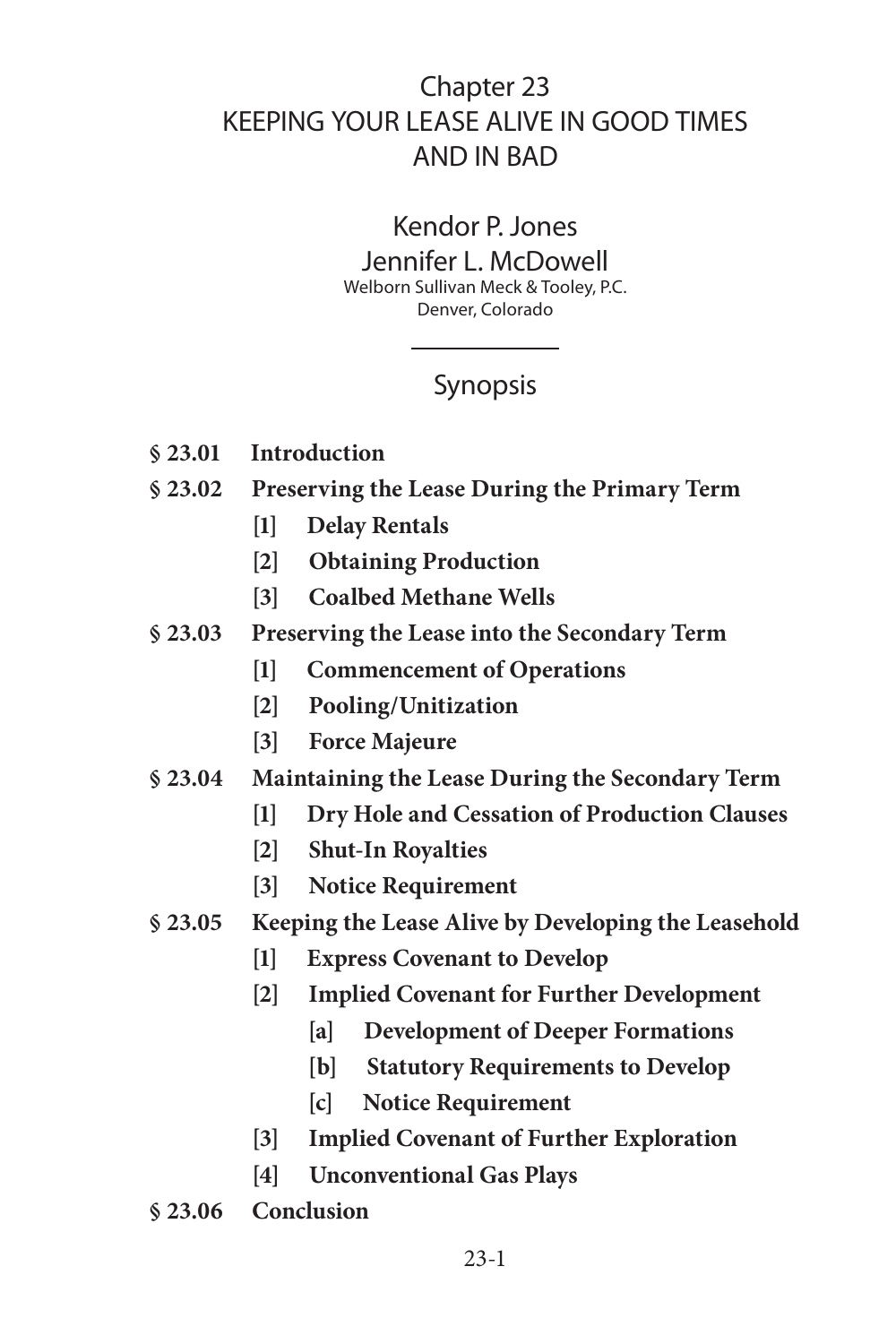#### **§ 23.01 Introduction\***

The oil and gas lease is the central document in oil and gas development. By issuing a lease, the mineral owner transfers the right to explore for and develop its minerals to the lessee. Both parties expect to make a profit from the transaction, but their means for achieving this end may be different. The lessor wishes to maximize the upfront bonus and royalty to be paid, minimize the length of the primary term, and require diligent development of the leasehold once production has been obtained. The lessee, on the other hand, seeks the right to develop for the agreed upon term, without the *obligation* to develop during such term, and, once production is obtained, to maintain the lease for so long as it can do so at a profit, without interference from the lessor. This chapter will focus on these conflicting goals.

A great deal has been written about lease maintenance issues during the last twenty years,<sup>1</sup> primarily during periods of industry downturns. This may be coincidental, or it may be a reflection that maintaining lease inventory is particularly difficult in periods of weak market conditions when financial challenges prevent lessors from drilling and developing their leases to the extent desired (or required). At the time this chapter was written, the industry was experiencing another downturn, with uneconomic wells shut in, drilling in certain areas all but stopped, and royalty payments greatly diminished—all precursors to lease challenges down the road. But it should also be noted that lease maintenance issues are not unique to industry depressions, as evidenced by the widespread top leasing activities and lease busting attempts that characterized the last boom, and it is likely that the short primary terms of many of the leases currently being issued will require prompt drilling activity to hold onto such leases, whether under boom or bust conditions.**<sup>2</sup>**

**<sup>\*</sup>** Cite as Kendor P. Jones & Jennifer L. McDowell, "Keeping Your Lease Alive in Good Times and in Bad," 55 *Rocky Mt. Min. L. Inst*. 23-1 (2009).

<sup>&</sup>lt;sup>1</sup>Gregory R. Danielson, "Lease Maintenance and the Development of Coalbed Methane," 46 Rocky Mt. Min. L. Inst. 8-1 (2000); Bruce M. Kramer, "Lease Maintenance for the Twenty-First Century: Old Oil and Gas Law Doesn't Die, It Just Fades Away," 41 Rocky Mt. Min. L. Inst. 15-1 (1995); Thomas P. Battle, "Lease Maintenance in the Face of Curtailed/Depressed Markets," 32 Rocky Mt. Min. L. Inst. 14-1 (1986); William P. Pearce, "Keeping Oil and Gas Leases Alive: A Review of Both the Mineral Lessee's Obligations and Possible Ways to Keep Leases in Effect," Problems and Opportunities During Hard Times in the Minerals Industry 8-1 (Rocky Mt. Min. L. Fdn. 1986).

**<sup>2</sup>***See* Joshua Starnes, "To Retain Leases, Shale Operators Keep on Drilling," Platts Gas Daily, June 25, 2009.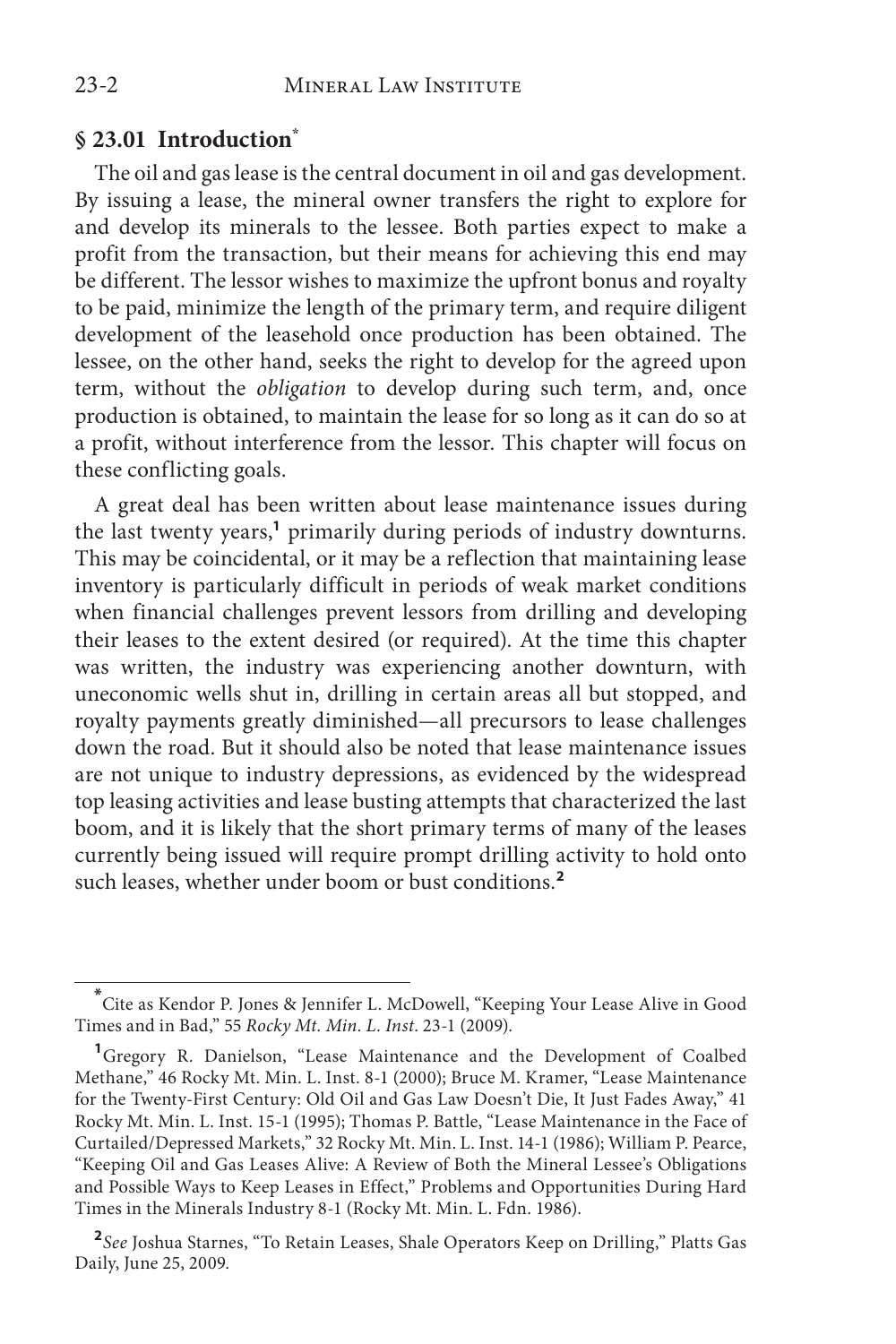Early leases were typically for a fixed term of up to 20 years, sometimes with an option to renew for a second fixed term.**<sup>3</sup>** In the early 1900s, the modern day habendum clause developed with a relatively short primary term followed by an indefinite secondary term that required the lessee to perform certain activities during both the primary and secondary terms to keep the lease alive.**<sup>4</sup>** The habendum clause means what it says, i.e., without production in paying quantities (or the commencement of operations to obtain production) at the end of the primary term, the lease terminates.**<sup>5</sup>**

All jurisdictions, except Oklahoma and Louisiana, treat the habendum clause as creating a fee simple determinable that terminates automatically upon the failure of one or more of the conditions on which it is based*.* **6** Equitable remedies, such as waiver and estoppel, are generally not available to avoid termination.**<sup>7</sup>**

To ameliorate the harshness of the automatic termination rule, lessees have drafted oil and gas leases that include savings clauses, which serve as substitutes for actual production and are designed to keep the lease alive absent production during the primary term (delay rental clause), preserve the lease into the secondary term (commencement of operations, pooling, and force majeure clauses), and maintain the lease during the secondary term if production is not obtained from the initial well or ceases thereafter or if the product is not immediately marketed (dry hole, cessation of production, and shut-in royalty clauses). Certain savings clauses can be utilized during both the primary and secondary terms (e.g., dry hole, cessation of production and shut-in royalty clauses) to preserve the lease. The fail-safe clause is one that requires a notice of default and a reasonable period of time to cure the default before the lease is terminated.

<sup>&</sup>lt;sup>3</sup>The lease under which America's first well was drilled, the Drake well in 1859, provided for a "term of 15 years, with the privilege of renewal for the same term." *See* Leslie Moses, "The Evolution and Development of the Oil and Gas Lease," 2 Sw. Legal Fdn. Oil & Gas Institute 1, 7 (1951).

**<sup>4</sup>**Martin & Kramer, 3 Williams & Meyers Oil and Gas Law §§ 601-601.5 (2008) (Williams and Meyers).

**<sup>5</sup>**Gulf Oil Corp. v. Reid, 337 S.W.2d 267, 269 (Tex. 1960); Woodside v. Lee, 81 N.W.2d 745, 746 (N.D. 1957).

**<sup>6</sup>***See, e.g*., Texas Co. v. Davis, 254 S.W. 304, 309 (Tex. 1923). Oklahoma has rejected the fee simple determinable interpretation of the habendum clause. *See* Stewart v. Amerada Hess Corp., 604 P.2d 854, 858 (Okla. 1979).

**<sup>7</sup>***See* Duke v. Sun Oil Co., 320 F.2d 853, 865, n.19 (5th Cir. 1963) and Phillips Petroleum Co. v. Curtis, 182 F.2d 122 (10th Cir. 1950). *But see* Jicarilla Apache Tribe v. Andrus, 687 F.2d 1324 (10th Cir. 1982) and Humble Oil & Refining Co. v. Harrison, 205 S.W.2d 355 (Tex. 1947).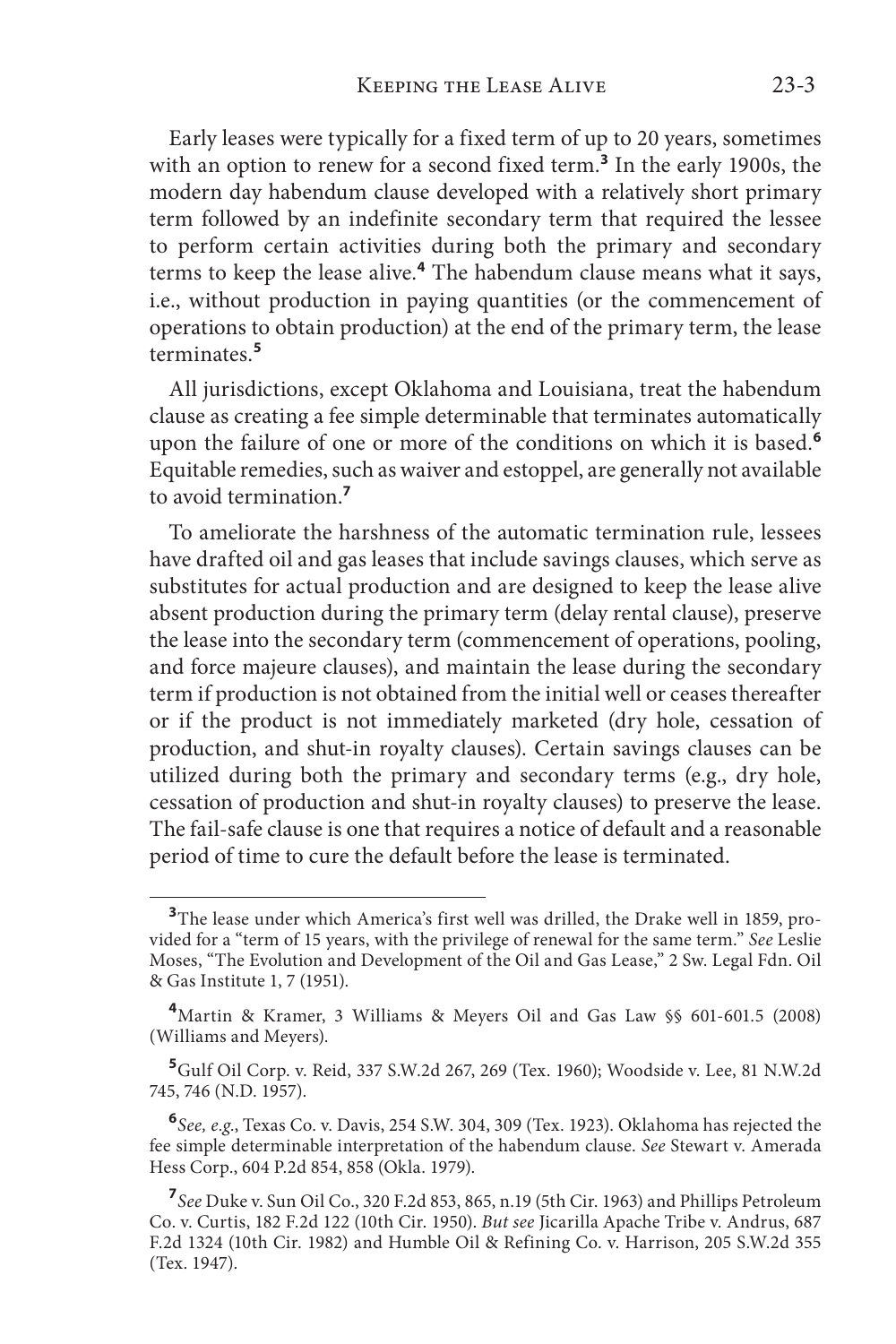Even if production has been obtained, either from a well on the leased premises or on lands pooled therewith, and the lease has been extended beyond the primary term, the lessee cannot relax since almost all jurisdictions hold that there is an implied covenant of further development that requires the lessee to act with reasonable diligence in developing the lease, as would a prudent operator under similar circumstances, in order to keep the lease alive as to the undeveloped leasehold.**<sup>8</sup>** Court-imposed remedies for breach of this implied covenant to develop vary, from an award of damages to conditional or immediate cancellation of the lease as to the undeveloped portion of the lands.

Sections 23.02 to 23.04 of this chapter analyze the various types of savings clauses that can be used during the life of the lease and discuss court decisions that have interpreted such clauses and have expanded or narrowed their scope, while section 23.05 addresses the implied covenant to develop the leasehold once production has been obtained and reviews current industry practices for unconventional gas plays that may alter the way the courts view this implied covenant.

#### **§ 23.02 Preserving the Lease During the Primary Term**

#### **[1] Delay Rentals**

Many modern oil and gas leases are "paid up" leases, which means that the mineral owner is given an up-front payment, equivalent to the rentals payable for the entire primary term, instead of receiving yearly rental payments throughout the primary term. If the lease is not paid up, then the lessee must pay the mineral owner annual rental payments in compliance with the lease terms or risk having the lease automatically terminate. These annual payments are called "delay rentals" because payment of the rental keeps the lease alive and allows the lessee to delay drilling a well for another year. Of course, the lessee can extend the lease by drilling or commencing operations, which has the small added benefit of avoiding the delay rental payments (normally, not that significant).

Most modern leases contain an "unless" form of delay rental clause, which provides that if there is not a producing well on the leased premises or on lands pooled therewith, or if operations have not been commenced to drill a well on the premises or on lands pooled therewith, the lease will automatically terminate *unless* on or before the first anniversary date of the lease the lessee pays the specified rental in the specified manner, thereby deferring commencement of drilling operations for another 12

**<sup>8</sup>***See* Superior Oil Co. v. Devon Corp., 604 F.2d 1063, 1068 (8th Cir. 1979).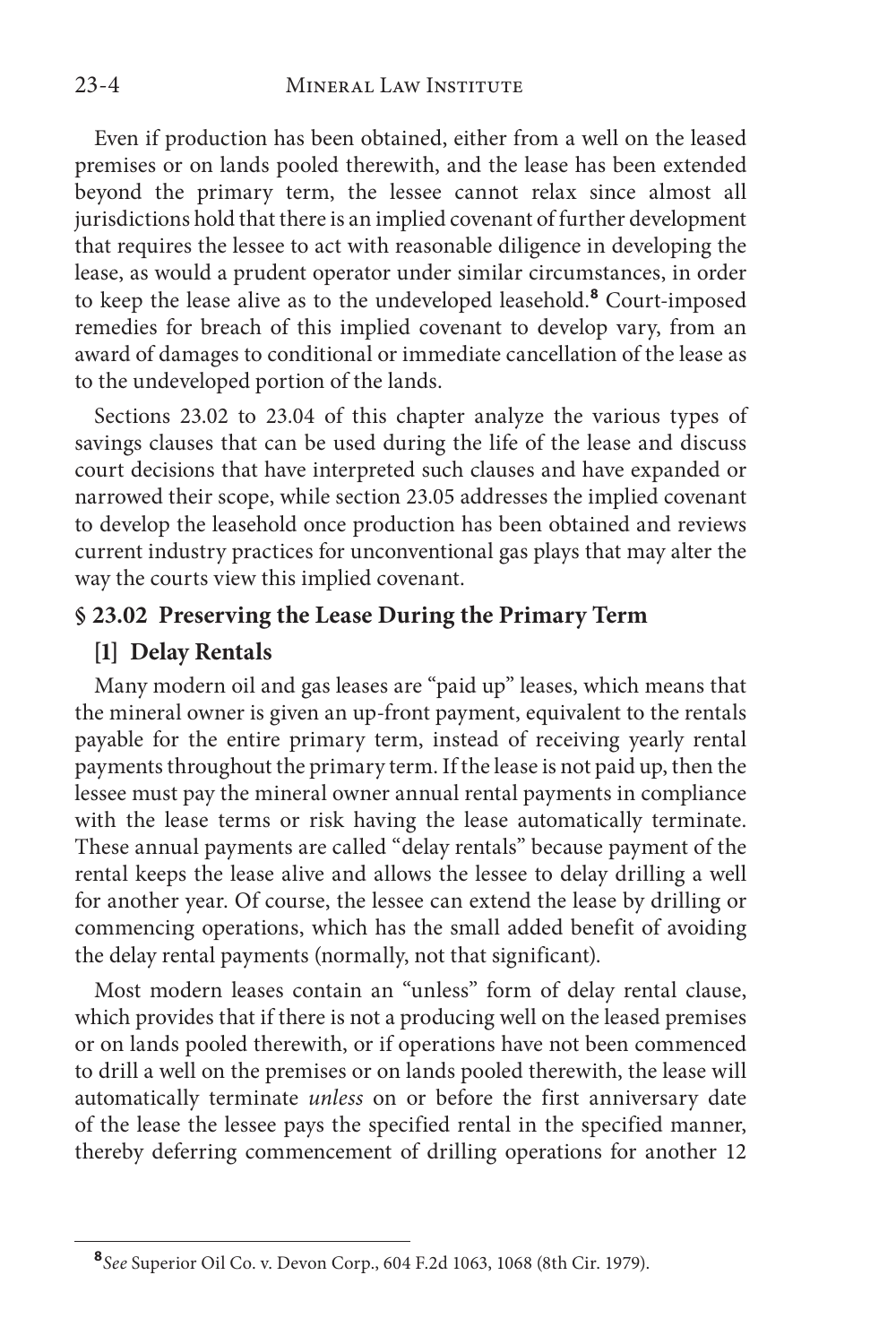months.**<sup>9</sup>** The "unless" rental clause is so worded that although the lessee may defer drilling and extend the lease by paying delay rentals, there is no obligation to drill or requirement to pay. If the lessee chooses not to pay or drill, the lease automatically terminates. In contrast, under the alternative form of an "or" delay rental clause, which is still widely used in the West Coast and Appalachian states, the lessee is obligated to either drill a well, pay delay rentals, or surrender the lease. If the lessee does not surrender the lease and it fails to either drill or pay, the lease is not automatically terminated, but the lessee is subject to a breach of contract action for its failure to make the delay rental payment.**<sup>10</sup>**

All states, even Oklahoma, require strict compliance with the delay rental provision.**<sup>11</sup>** Tardiness in paying rentals is inexcusable, even when dire circumstances exist.**<sup>12</sup>**

Importantly, a delay rental clause will not keep the lease alive when (1) operations lead to a dry hole or production ceases during the primary term and (2) there is no provision in the lease for a return to payment of delay rentals.**<sup>13</sup>** Even if there is a provision allowing for the return to rental payments, it may be unclear when such payments are due. For example, *Superior Oil Co. v. Stanolind Oil & Gas Co.*, **<sup>14</sup>** involved a dispute as to whether, after a dry hole was drilled in the primary term, the delay rentals were due prior to the anniversary of the lease or the anniversary of the dry hole. The Superior lease provided:

Should the first well drilled on the above described lands be a dry hole, then and in that event if a second well is not commenced on said land within twelve months thereafter, this lease shall terminate as to both parties, unless

**<sup>10</sup>**See Warner v. Haught, Inc., 329 S.E.2d 88 (W.Va. 1985) and Butler v. Nepple, 354 P.2d 239 (Cal. 1960).

**<sup>11</sup>***See* Phillips Petroleum Co. v. Curtis, 182 F.2d 122 (10th Cir. 1950); Danne v. Texaco Exploration & Prod., Inc., 883 P.2d 210 (Okla. App. 1994).

**<sup>12</sup>***See* Ford v. Cochran, 223 S.W. 1041 (Tex. App. 1920) (no excuse for missing payment to be with sick relative). *But see* Borth v. Gulf Oil Exploration and Production Co., 313 N.W.2d 706 (N.D. 1981) (equitable adjustment made by reducing the leasehold by the percentages that rentals actually paid bore to rentals required to be paid); and Humble Oil & Refining Co. v. Harrison, 205 S.W.2d 355 (Tex. 1947) (lessor estopped to assert lease was terminated by erroneous delay rental payment because of an ambiguous mineral deed).

**<sup>13</sup>**Davis v. Laster, 138 So.2d 558, 562 (La. 1962) ("rental payments . . . are designed only to grant the privilege of deferring commencement of drilling operations"). But see Colby v. Sun Oil Co., 288 S.W.2d 221 (Tex. App. 1956) (completion of dry hole precludes further rental payments, thereby making the leasehold indefeasible during the primary term).

**<sup>14</sup>**230 S.W.2d 346 (Tex. App. 1950), aff'd, 240 S.W.2d 281 (Tex. 1951).

**<sup>9</sup>***See* Schwartzenberger v. Hunt Trust Estate, 244 N.W.2d 711 (N.D. 1976), and Phillips Petroleum Co. v. Curtis, 182 F.2d 122 (10th Cir. 1950) for an analysis of the "unless" lease.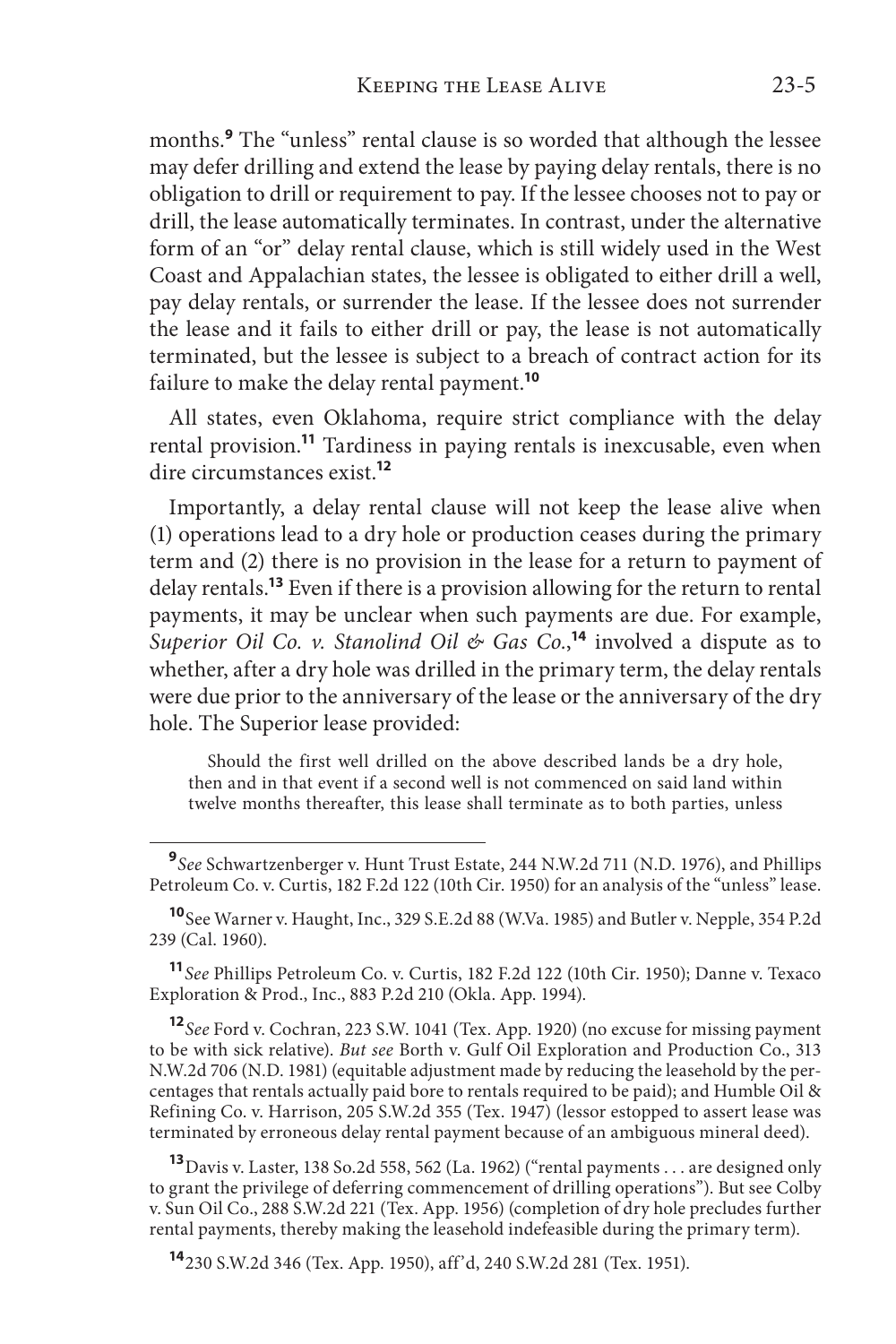the lessee on or before the expiration of said twelve months, shall resume the payment of rentals in the same amount and in the same manner as hereinbefore provided.**14.1**

The Texas Court of Appeals affirmed the trial court's finding that the lease unambiguously required that after the dry hole was drilled, delay rentals be paid on the anniversary date of the dry hole, not on the anniversary of the date that the parties entered into the lease. In affirming the court of appeals, a majority of the Texas Supreme Court found the lease to be ambiguous as to when rental was due, but reasoned that Superior's predecessor-in-interest had paid the delay rentals on the anniversary date of the dry hole for the three years previous to Superior acquiring the lease, and that Superior had knowledge of these payments.

Bankruptcy is no relief from the harsh rule. An oil and gas lease will terminate automatically when a bankruptcy trustee fails to make a timely delay rental payment and neither the Bankruptcy Code nor the bankruptcy court can prevent such termination.**<sup>15</sup>**

#### **[2] Obtaining Production**

Production during the primary term preserves the lease. But what does the term "production" mean? The courts have held that the word "produce" as used in the habendum clause of an oil and gas lease is synonymous with the phrase "producing in paying quantities."**<sup>16</sup>** A well is producing in paying quantities if the production is sufficient to pay the lessee a profit, even small, over the operating and marketing expenses, although the cost of drilling may never be repaid.**<sup>17</sup>** The majority of states require actual production (also referred to as discovery, plus marketing).**<sup>18</sup>** A few states, Oklahoma being the leading example, are discovery jurisdictions and only require that the well be capable of producing in paying quantities.**<sup>19</sup>** Even the Oklahoma courts' patience has its limits, however, and in a 2006

**<sup>17</sup>***Id*.

**<sup>14.1</sup>***Id*. at 348.

**<sup>15</sup>***In re* Trigg, 630 F.2d 1370 (10th Cir. 1980). *See also In re* J.H. Land & Cattle Co. Inc., 8 B.R. 237, 239 (W.D. Okla. 1981) (debtor-lessor allowed to reject 11 leases and grant new leases on more advantageous terms under "business judgment test").

**<sup>16</sup>**Garcia v. King, 164 S.W.2d 509, 511-512 (Tex. 1942).

**<sup>18</sup>**Gulf Oil Corp. v. Reid, 337 S.W.2d 267, 269-270 (Tex. 1960) (must be actual production and marketing to have production in paying quantities). *See also* Davis v. Cramer, 808 P.2d 358, 363 (Colo. 1991) (implied covenant to market applies during primary term and the lease expired because lessee did not pay shut-in royalties or market production during the primary term).

**<sup>19</sup>**Pack v. Santa Fe Minerals, 869 P.2d 323, 326 (Okla. 1994).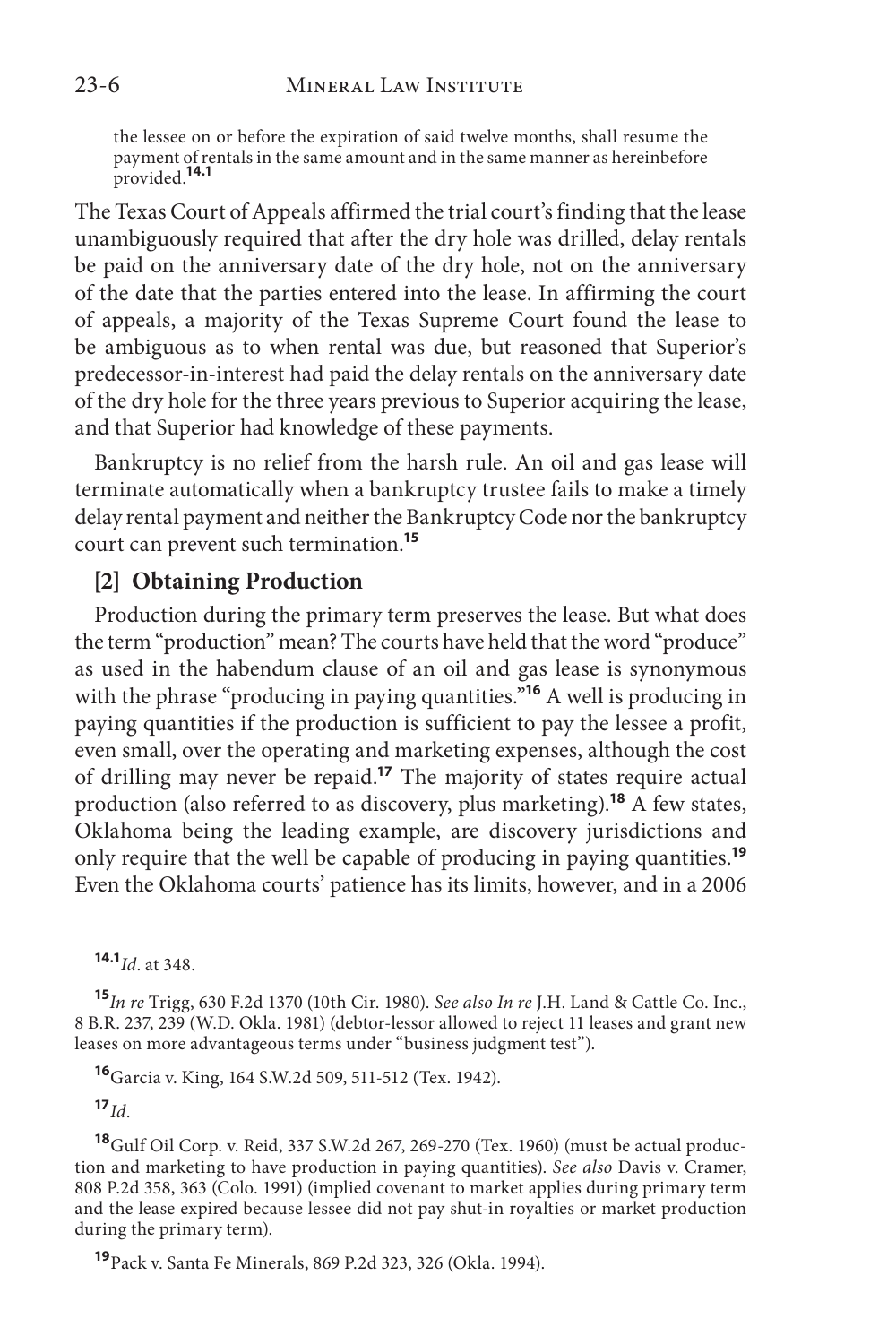decision, *Geyer Bros. Equipment Co. v. Standard Resources, LLC*, **<sup>20</sup>** the Oklahoma Court of Appeals ruled that the lease expired even though the well was capable of producing in paying quantities. The Geyer lessee had failed to produce or market the gas for over 20 years after drilling the well. Although there was no pipeline to service the well, the lessee made no efforts to obtain a pipeline and waited five years after being locked out from entering the property before attempting to assert its rights. In the end, the court ruled that the lease terminated because the lessee had failed to market the gas for an unreasonable period.

Specific lease terms can lead to unusual results. For example, in determining the production required to continue a lease during the secondary term, Texas courts have recognized a distinction between the typical "production in paying quantities" habendum clause and one that provides that the lease continues as long as gas "is or can be produced." In the latter situation, the courts have held that the lease will continue so long as the well is actually producing *or* is capable of producing gas.**<sup>21</sup>** A well is "capable of production," at least in the eyes of the Texas courts, if the well is turned on and product can flow without "additional equipment or repairs."**<sup>22</sup>**

In a 2008 decision, *Blackmon v. XTO Energy, Inc.*, **<sup>23</sup>** the Texas Court of Appeals held that when deciding if a well is "capable of producing," the issue to be decided is whether the well is capable of producing gas in marketable *quantities*, not in marketable *quality*. The plaintiffs argued that the well at issue was not producing in paying quantities because it produced gas that was unmarketable in its raw state and additional equipment was required in order to market the gas. The court held that the required additional equipment was part of the processing function, not the production function, and that the evidence conclusively established that the well was capable of producing in paying quantities because the raw

**<sup>20</sup>**140 P.3d 563, 567 (Okla. App. 2006).

**<sup>21</sup>***See* Grinnell v. Munson, 137 S.W.3d 706 (Tex. App. 2004).

**<sup>22</sup>**Anadarko Petroleum Corp. v. Thompson, 94 S.W.3d 550, 558 (Tex. 2002) (quoting Hydrocarbon Mgt., Inc. v. Tracker Exploration, Inc., 861 S.W.2d 427, 433-434 (Tex. App. 1993) ("a well would not be capable of producing in paying quantities if the well switch were turned 'on,' and the well did not flow, because of mechanical problems or because the well needs rods, tubing, or pumping equipment")).

**<sup>23</sup>**276 S.W.3d 600, 603 (Tex. App. 2008).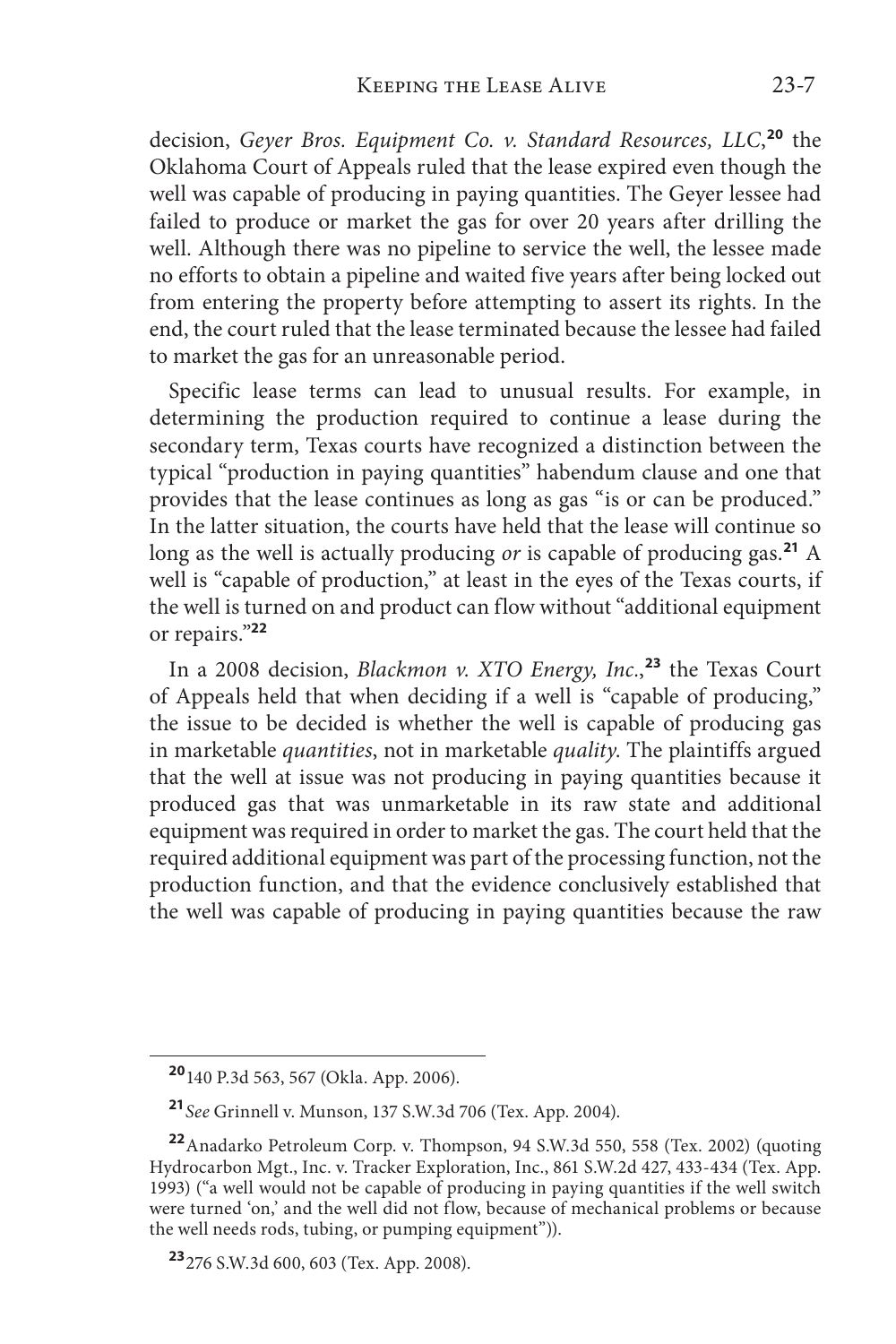gas was capable of flowing from the wellhead in a marketable quantity, regardless of whether the processing equipment was installed.**<sup>24</sup>**

The lessor has the burden of proving that the lease is not producing in paying quantities.**<sup>25</sup>** To prove that a lease is not producing in paying quantities, the lessor must show both that the lease operated at a loss over a reasonable period of time and that a reasonably prudent operator would not continue operating under the circumstances.**<sup>26</sup>** The court will examine the facts and circumstances of each case, and compelling equitable considerations may save an oil and gas lease from termination even with unprofitable operations. For example, in *Barby v. Singer*, **<sup>27</sup>** the Oklahoma Supreme Court held that the prospect of impending federal legislation, the Natural Gas Policy Act, that might result in an increase in the price of natural gas was equitable consideration for preserving the lease. But in *Smith v. Marshall Oil Corporation*, **<sup>28</sup>** the same court held that there were not compelling circumstances that justified the continuation of the leases in the face of a cessation of production when the operator testified at trial that during the three-year time period in question, "I produced them when I felt like producing them. And I turned them off when I felt like turning them off."**28.1** The court noted that the operator had deliberately ceased production hoping that oil and gas prices would rise, but stated that "[f]luctuating market prices do not rise to the level of equitable consideration, . . . [or excuse a] failure to produce in paying quantities."**<sup>29</sup>**

**<sup>27</sup>**648 P.2d 14 (Okla. 1982).

**<sup>28</sup>**85 P.3d 830 (Okla. 2004).

**28.1***Id*. at 835.

**<sup>24</sup>***See also* Chesapeake Exploration, Ltd. v. Corine Inc., 2007 WL 2447293 (Tex. App. August 29, 2007) and Wheeler & Lemaster Oil & Gas Co. v. Henley, 398 S.W.2d 475 (Ky. 1965).

**<sup>25</sup>**Coyle v. North American Oil Consol., 9 So.2d 473, 479 (La. 1942); Cox v. Cardinal Drilling Company, 188 So.2d 667, 672 (La. App. 1966).

**<sup>26</sup>**Dreher v. Cassidy Ltd. Partnership, 99 S.W.3d 267, 269 (Tex. App. 2003); Pshigoda v. Texaco, Inc., 703 S.W.2d 416, 418-419 (Tex. App. 1986). Cf. Positron Energy Resources, Inc. v. Weckbacher, 2009 WL 690583 (Ohio App. March 12, 2009) (burden shifts to lessee when it seeks a declaratory judgment that the lease is valid).

**<sup>29</sup>***Id*. at 836. See also Somont Oil Co., Inc. v. A & G Drilling, Inc., 49 P.3d 598, 606 (Mont. 2002) (in determining whether production had ceased temporarily, the district court erred by improperly allowing the jury to consider oil and gas prices, economic factors, and the lessee's financial condition).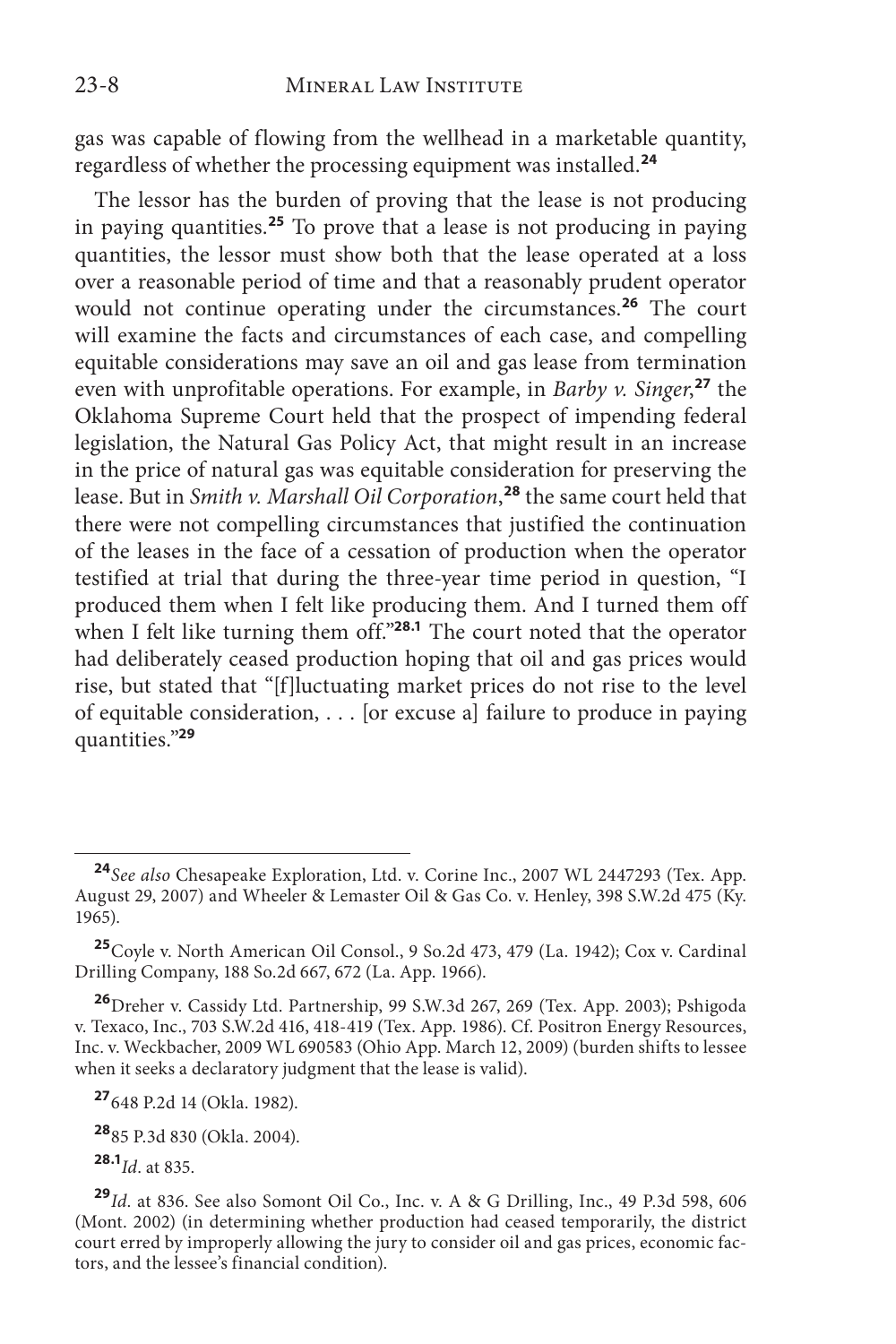The "reasonable time" period must be broad enough to provide an accurate picture of the lease activity.**<sup>30</sup>** The revenue considered is the working interest revenue prior to the payment of overriding royalties, production payments, or other burdens, except for the lessor's royalty.**<sup>31</sup>** Expenses deducted are "lifting expenses," which are costs associated with producing the oil and gas after the well has been drilled and are the ordinary, periodic, direct operating expenses associated with the lease. One-time expenses, such as drilling, equipping, and reworking costs, are capital expenditures and are not to be considered in determining whether a lease is producing in paying quantities.**<sup>32</sup>** Even if the strict arithmetic test is not satisfied, the lease may survive if a reasonably prudent operator would have continued to operate the well.**<sup>33</sup>**

Should the court also consider industry conditions in establishing the length of the period to be considered? The Tenth Circuit did in *Denker v. Mid-Continent Petroleum Corp.*, **<sup>34</sup>** a depression-era case.

#### **[3] Coalbed Methane Wells**

The industry has been anxiously waiting for a court ruling on whether the dewatering of coalbed methane wells constitutes production. To the surprise of many, the issue has not been adjudicated to date. Perhaps one explanation for this is that many of the coalbed methane leases recently issued specifically provide that production includes the dewatering process.

For federal leases, agency-wide regulations do not exist regarding dewatering and production. However, at least some Bureau of Land Management jurisdictions will grant an initial paying well determination which will serve to extend the lease as held by production if it appears that

**<sup>32</sup>**Wood v. Axis Energy Corp., 899 So.2d 138, 145 (La. App. 2005); Smith v. Marshall Oil Corp., 85 P.3d 830 (Okla. 2004); Avien Corp. v. First Nat. Oil, Inc., 79 P.3d 223 (Kan. App. 2003); Abraxas Petroleum Corp. v. Hornburg, 20 S.W.3d 741 (Tex. App. 2000).

**<sup>33</sup>**Clifton v. Koontz, 325 S.W.2d 684 (Tex. 1959); T.W. Phillips Gas and Oil Co. v. Jedlicka, 964 A.2d 13 (Pa. App. 2008) (lessee's good faith is key to determination, not an objective determination whether revenues exceeded expenses each year).

**<sup>34</sup>**56 F.2d 725 (10th Cir. 1932). See also 3 Williams & Meyers, *supra* note 4, § 604.6(c) ("The lessee has a fairly strong argument for holding the lease by nonpaying production during a period when temporary depression prevents paying production.").

**<sup>30</sup>**Wood v. Axis Energy Corp., 899 So.2d 138, 145 (La. App. 2005) (12 months prior to shut-in); Pshigoda v. Texaco, Inc., 703 S.W.2d 416, 418-419 (Tex. App. 1986) (court correctly submitted two time periods for jury's consideration—two years prior to filing and 17 months between filing and trial).

**<sup>31</sup>**Hininger v. Kaiser, 738 P.2d 137, 140 (Okla. 1987); Clifton v. Koontz, 325 S.W.2d 684, 690-91 (Tex. 1959).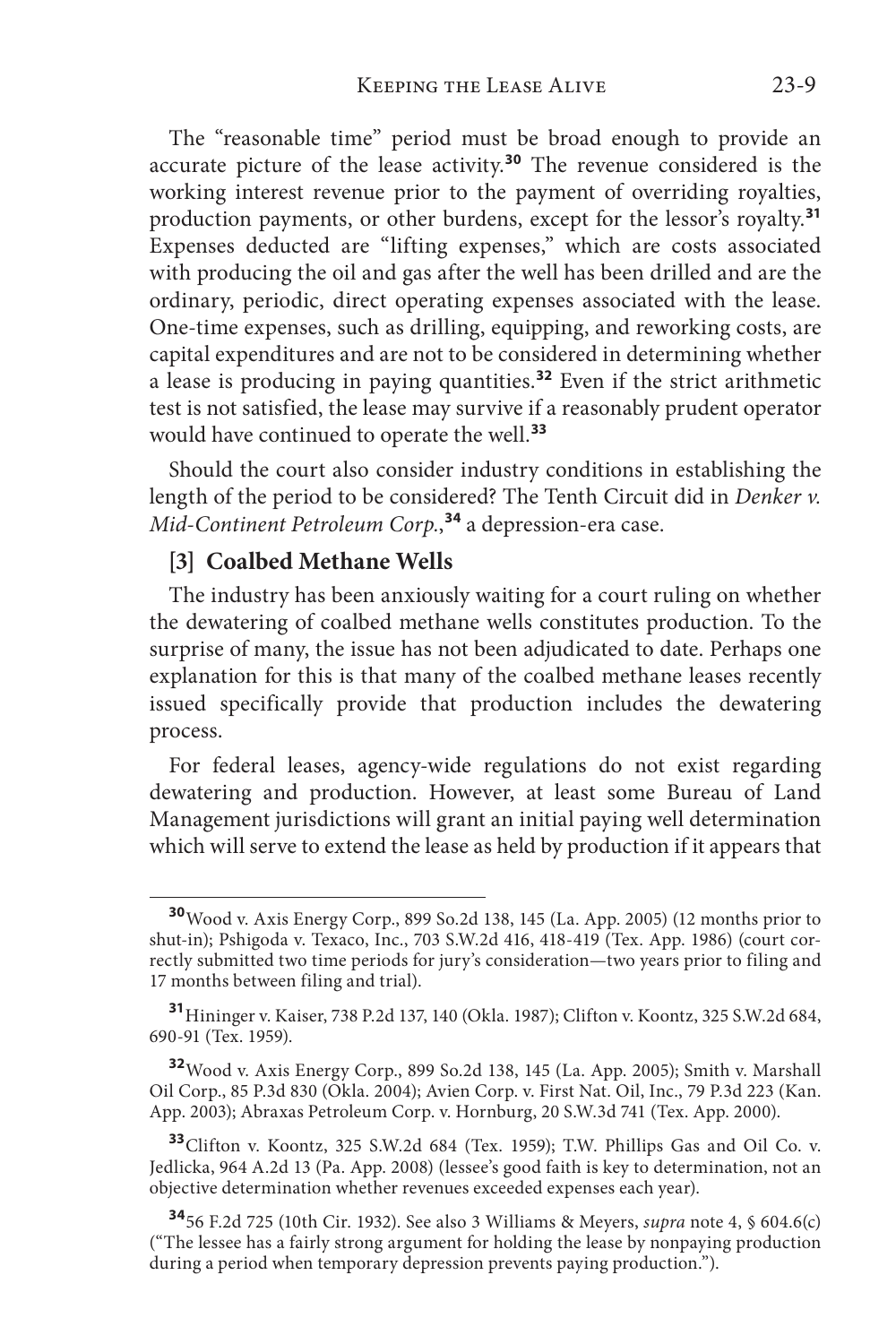23-10 MINERAL LAW INSTITUTE

a prudent operator would continue to operate the coalbed methane well in expectation of improving the well's performance.**<sup>35</sup>**

Beyond the dewatering/production question, coalbed methane wells present unique issues as to whether the well is even capable of production. For example, in *Levin v. Maw Oil and Gas, LLC*, **<sup>36</sup>** the issue before the trial court was whether a coalbed methane well that was not connected to either a dewatering system or a gathering system was capable of production. The court held that the well had to be connected to both systems in order to be capable of production.

#### **§ 23.03 Preserving the Lease into the Secondary Term**

#### **[1] Commencement of Operations**

Most modern oil and gas leases provide that a lease will not terminate if the lessee "commences operations for the drilling of a well on the leased lands or on acreage pooled therewith" by the end of the primary term. There are frequent disagreements between lessors and lessees as to what actions constitute commencement of operations. In fact, the courts cannot agree whether a regulatory agency's approval of an application to drill is required for operations to have commenced.**<sup>37</sup>** Texas courts have defined "commencement of operations" as requiring a bona fide intent to proceed thereafter with diligence toward the completion of a producing well.**<sup>38</sup>**

In determining whether operations have indeed commenced, the courts consider the specific language of the lease and the facts and circumstances of each case. Substantial surface operations will be sufficient, provided that the preliminary operations are continued and the well is spud. For example, in *Breaux v. Apache Oil Corp.*, **<sup>39</sup>** the court found that the lessee had commenced operations by completing a board road and turnaround to the well location by the end of the primary term, even though equipment was not moved to the site and drilling operations were not commenced until two days after the primary term ended. Similarly, in *Petersen v. Robinson* 

**<sup>35</sup>***See e.g*., Colorado BLM, Notice to Lessee/Operators NTL-CO-88-2, "Paying Well Determinations and Venting, and Flaring Applications on Jurisdictional Coal Bed Methane Wells" (1988).

**<sup>36</sup>**No. 07 CV 166 (D. Ct. Miami County, Kan., 2007) (decision pending, Kansas Supreme Court Docket No. 100132).

**<sup>37</sup>***Compare* Bunnell Farms Co. v. Samuel Gary, Jr. & Assoc., 47 P.3d 804 (Kan. App. 2002), *with* Gray v. Helmerich & Payne, Inc., 834 S.W.2d 579 (Tex. App. 1992).

**<sup>38</sup>**Bell v. Mitchell Energy Corp., 553 S.W.2d 626, 632 (Tex. App. 1977) (citing Peterson v. Robinson Oil & Gas Company, 356 S.W.2d 217, 220 (Tex. App. 1962)).

**<sup>39</sup>**240 So.2d 589 (La. App 1970).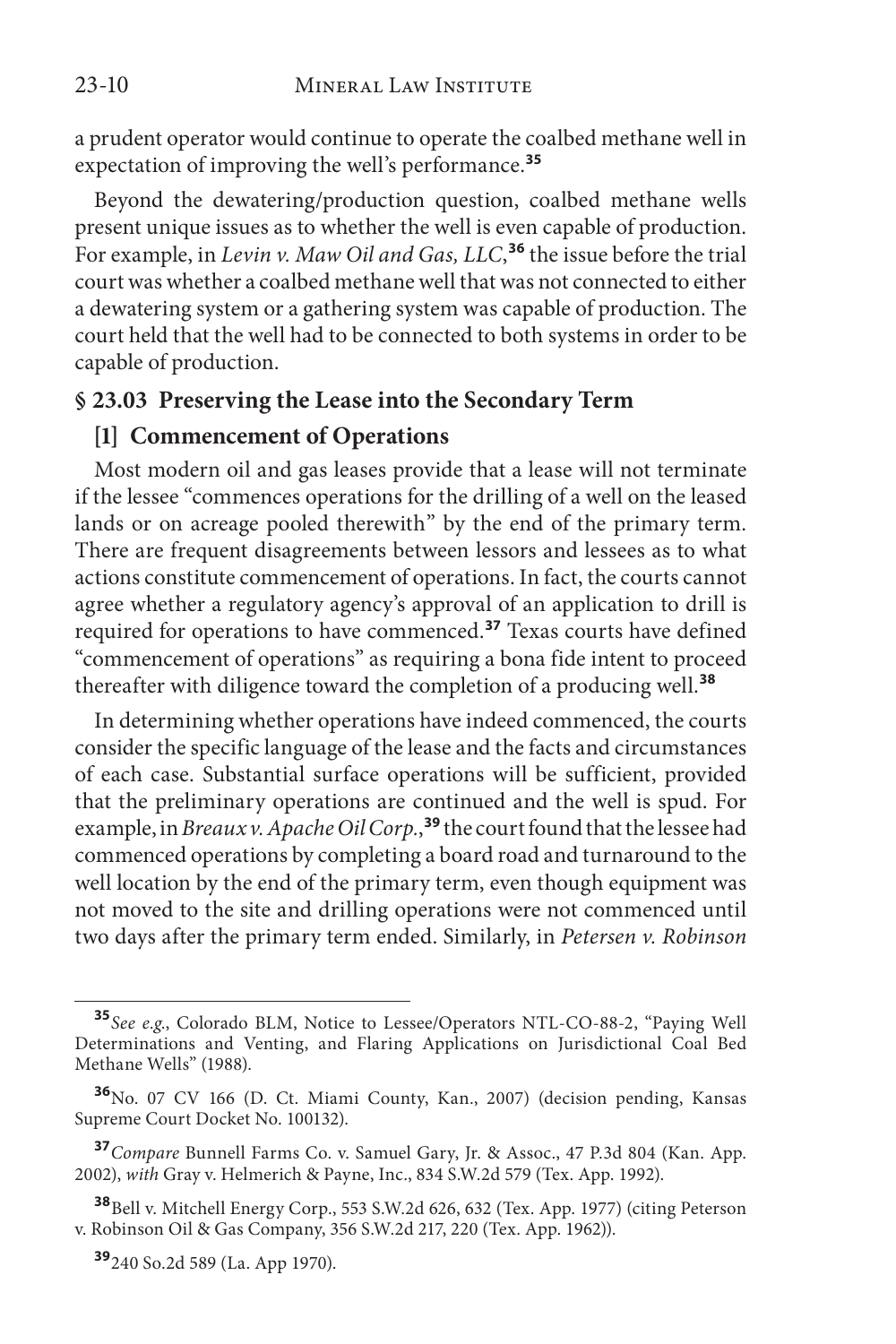*Oil & Gas Co.*, **<sup>40</sup>** the court found that drilling operations had commenced because the lessee had hired a contractor, hired a surveyor, completed the survey, staked the well, moved the maintainer onto location, and begun to level the well location.**<sup>41</sup>**

Some courts have distinguished "commence drilling operations" and "commence to drill a well" from "commence operations for the drilling of a well," holding that the former require the lessee to penetrate the ground with a drill bit prior to the end of the primary term. For example, in *Hall v. JFW, Inc.*, **<sup>42</sup>** the court found that, even though the well location was staked, elevation survey completed, drilling contractor hired, drilling pits dug, location leveled, and water well dug, drilling had not commenced because actual drilling had not started.**<sup>43</sup>** By contrast, in *Bunnell Farms Co. v. Samuel Gary, Jr. & Assoc.*, **<sup>44</sup>** the contractor had drilled 51 feet and had set and cemented casing on the last day of the primary term. A larger rig was moved onto the premises two days after the expiration of the primary term and the well was completed. The lessor argued that drilling had not commenced before the end of the primary term because the original drilling rig was too small to complete the well. The court held that to extend the lease into the secondary term, drilling was required to be commenced but not completed and that the drilling in the instant case was sufficient to commence operations.

As with all contracts, the specific lease language is crucial to the determination of whether the lessee's actions have extended the lease beyond the primary term. For example, in *Petroleum Energy, Inc. v. Mid-America Petroleum, Inc.*, **<sup>45</sup>** the court found that drilling operations had commenced when the dirt contractor prepared the site for drilling because the lease provided that "operations shall be deemed to be commenced when the first material is placed on the leased premises or when the first work, other than surveying or staking the location, is done thereon which is necessary for such operations. . . ." **45.1** In *Veritas Energy, LLC v. Brayton* 

**<sup>45</sup>**775 F. Supp. 1420 (D. Kan. 1991).

**45.1***Id*. at 1423

**<sup>40</sup>**356 S.W.2d 217 (Tex. App. 1962).

**<sup>41</sup>***See also* Vickers v. Peaker, 300 S.W. 2d 29, 32 (Ark. 1957).

**<sup>42</sup>**893 P.2d 837, 842 (Kan. 1995).

**<sup>43</sup>***See also* Solberg v. Sunburst Oil & Gas Co., 235 P. 761 (Mont. 1925). *But see* LeBar v. Haynie, 552 P.2d 1107 (Wyo. 1976) ("commence to drill a well" may be satisfied if preliminary commencement activities are not mere pretenses or a holding device).

**<sup>44</sup>**47 P.3d 804 (Kan. App. 2002).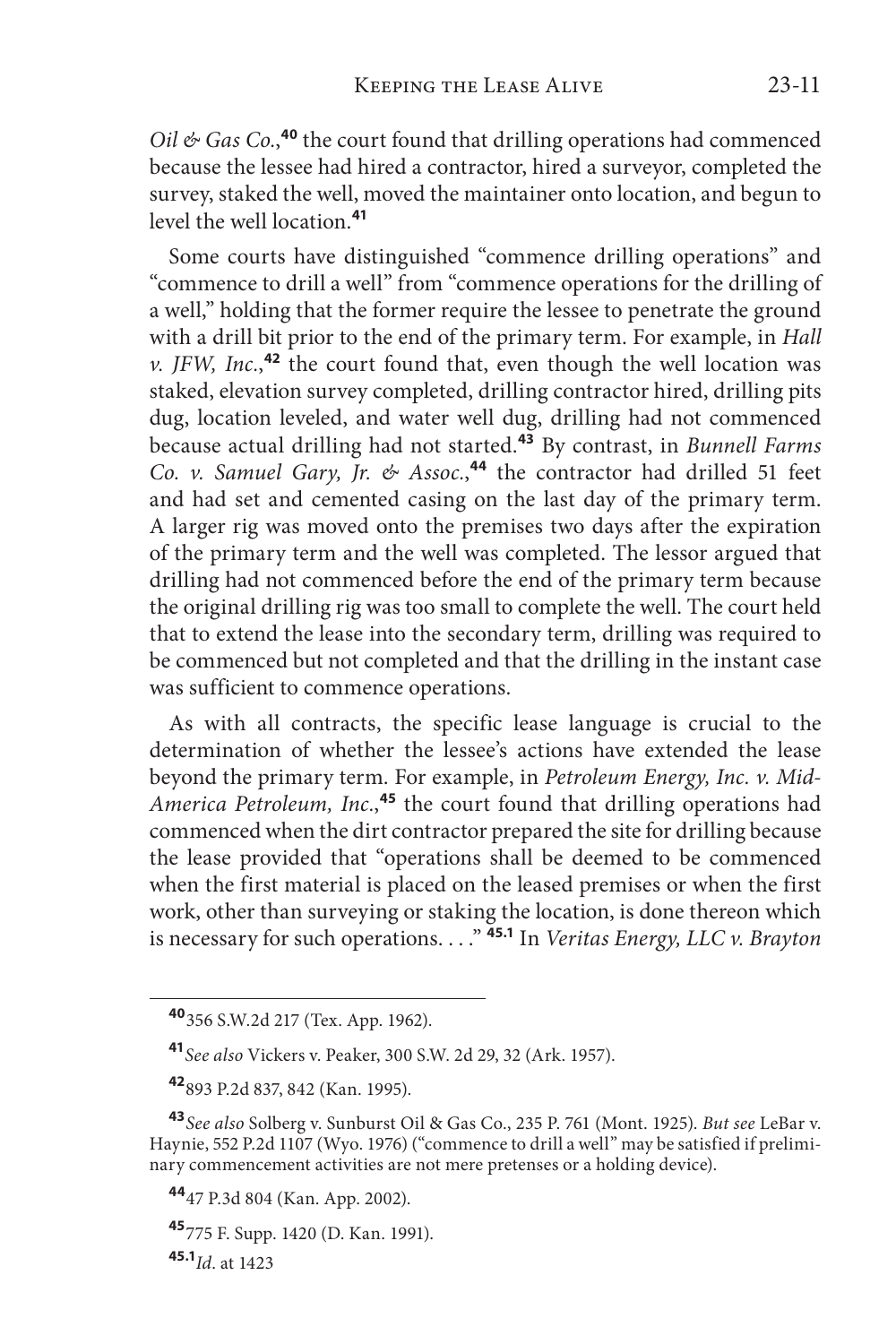*Operating Corp.*, **<sup>46</sup>** on the other hand, operations were found not to have commenced by backdragging of grass because the lease defined operations as "for and any of the following: drilling, testing, completing, reworking, recompleting, deepening, plugging back or repairing of a well in search for or in an endeavor to obtain production of oil, gas, sulphur or other minerals. . . ." **46.1**

The lessee is relieved of the requirement to comply with the commencement of operations clause if the lessor's actions prevent him from taking such action.**<sup>47</sup>** Once operations are commenced, however, the lessee is required to diligently continue such operations in good faith.**<sup>48</sup>** Does this requirement extend to completing the well? In the few cases dealing with the requirement of diligent completion, the applicable standard appears to combine an objective standard of diligence and a subjective standard of good faith.**<sup>49</sup>** Availability of equipment may come into play in applying this standard. In the recent past, frac proponents, mud, tubulars, completion rigs, and the like were in short supply, and the most diligent of operators had a hard time completing a well.

#### **[2] Pooling/Unitization**

"Pooling" refers to the integration of small tracts and fractional interests into a single spacing unit for the purpose of having sufficient acreage to receive a well drilling permit and for the sharing of production by the interest owners in the pooled unit.**<sup>50</sup>** "Unitization," on the other hand, refers to the joining together of mineral or leasehold interests covering all or part of a common source of supply.**<sup>51</sup>** While both pooling and

**<sup>48</sup>**Sword v. Rains, 575 F.2d 810 (10th Cir. 1978); LeBar v. Haynie, 552 P.2d 1107, 1111 (Wyo. 1976).

**<sup>49</sup>**See 3 Williams & Meyers, *supra* note 4, § 618.3. *See also* Exxon Corporation v. Emerald Oil & Gas Company, L.C., 2009 WL 795668 (Tex. March 27, 2009) *and* Simpson v. Stanolind Oil & Gas Co., 210 F.2d 640, 642 (10th Cir. 1954).

**<sup>50</sup>**Kramer and Martin, The Law of Pooling and Unitization § 1.02 (2008) (Kramer and Martin).

**<sup>51</sup>***Id*.

**<sup>46</sup>**2008 WL 384169 (Tex. App. February 14, 2008) (memorandum opinion). **46.1***Id*.

**<sup>47</sup>***See* Pinnacle Gas Resources v. Diamond Cross Properties, LLC, 201 P.3d 160 (Mont. 2009) (lessor's counsel notified lessee that it had not satisfied statutory notice requirements and it would be a trespasser if it entered onto the leasehold); and Greer v. Carter Oil Co., 25 N.E. 2d 805 (Ill. 1940) (lessor who brought suit to invalidate lease estopped from claiming term had expired). *Cf*. Stone v. Devon Energy Production Company, 181 P.3d 936 (Wyo. 2008) (assignee breached clause requiring it to make a reassignment offer six months prior to the end of primary term, but the well was drilled within the six month period, so the assignor suffered no damages).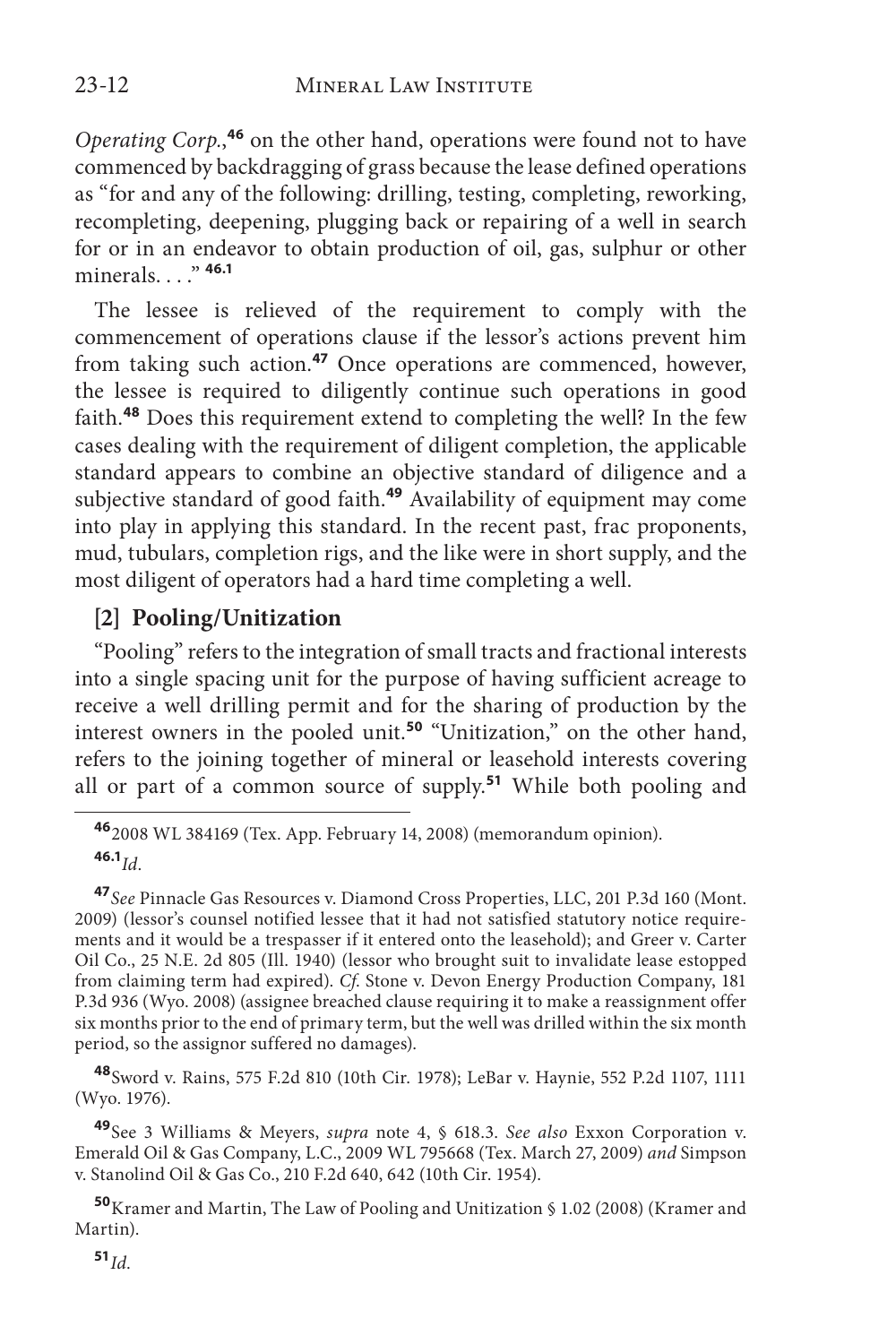unitization are methods to be used to allow for the orderly and efficient development/conservation of the underlying oil and gas resources, pooling is accomplished in order to drill a single well, while the primary function of unit operations is to maximize production by efficiently draining the reservoir, utilizing the best engineering techniques that are economically feasible.**<sup>52</sup>**

Pooling may be either voluntary or "forced" under statutes in most producing states (except Kansas) authorizing compulsory pooling. Voluntary pooling may be accomplished by the execution of a pooling agreement among the interest owners or by the lessee's recording of a declaration of pooling under the pooling clause of the lease.**<sup>53</sup>**

If a lease contains a pooling clause and the lessee complies strictly with the terms of such clause, then production from the pooled acreage will act as constructive production to preserve the lease into the secondary term. Certain courts have interpreted the pooling clause as granting very broad pooling authority to the lessee and others have interpreted the pooling clause strictly.**<sup>54</sup>** All jurisdictions that have addressed the matter apply a standard of good faith to the exercise of the pooling clause. This recognizes that the pooling clause tends to favor the interests of the lessee more than those of the lessor.**<sup>55</sup>** Pooling after production has been obtained does not, by itself, constitute bad faith,**<sup>56</sup>** nor does pooling just before the expiration of the primary term.**<sup>57</sup>**

Absent a clause to the contrary, when a lease lies partially within and partly outside a unit, unit production will maintain the lease in its entirety, regardless of the location of the well.**<sup>58</sup>** This is true regardless of whether the pooled unit has resulted from the exercise of the pooling clause or

**<sup>55</sup>***See* Amoco Production Co. v. Underwood, 558 S.W.2d 509 (Tex. App. 1977); Southwest Gas Producing Co. v. Seale, 191 So.2d 115 (Miss. 1966); and Imes v. Globe Oil & Refining Co., 84 P.2d 1106 (Okla. 1938).

**<sup>56</sup>**Gillham v. Jenkins, 244 P.2d 291, 293 (Okla. 1952); Kaszar v. Meridian Oil & Gas Enterprises Inc., 499 N.E. 2d 3 (Ohio App. 1985).

**<sup>57</sup>**Boone v. Kerr-McGee Oil Indus., 217 F.2d 63, 65 (10th Cir. 1954). *But see* Wilcox v. Shell Oil Co., 76 So.2d 416 (La. 1954).

**<sup>52</sup>***Id*.

**<sup>53</sup>***See* Pearce, *supra* note 1, footnotes 230-233, for typical pooling clauses and pooling statutes.

**<sup>54</sup>**Compare Phillips Petroleum Co. v. Peterson, 218 F.2d 926, 933 (10th Cir. 1954) with Jones v. Killingsworth, 403 S.W.2d 325 (Tex. 1966). See also Sunac Petroleum Corp. v. Parkes, 416 S.W.2d 798 (Tex. 1967) (clause allowing pooling for gas purposes only inoperative when oil well drilled).

**<sup>58</sup>**Kramer and Martin, § 20.02[1].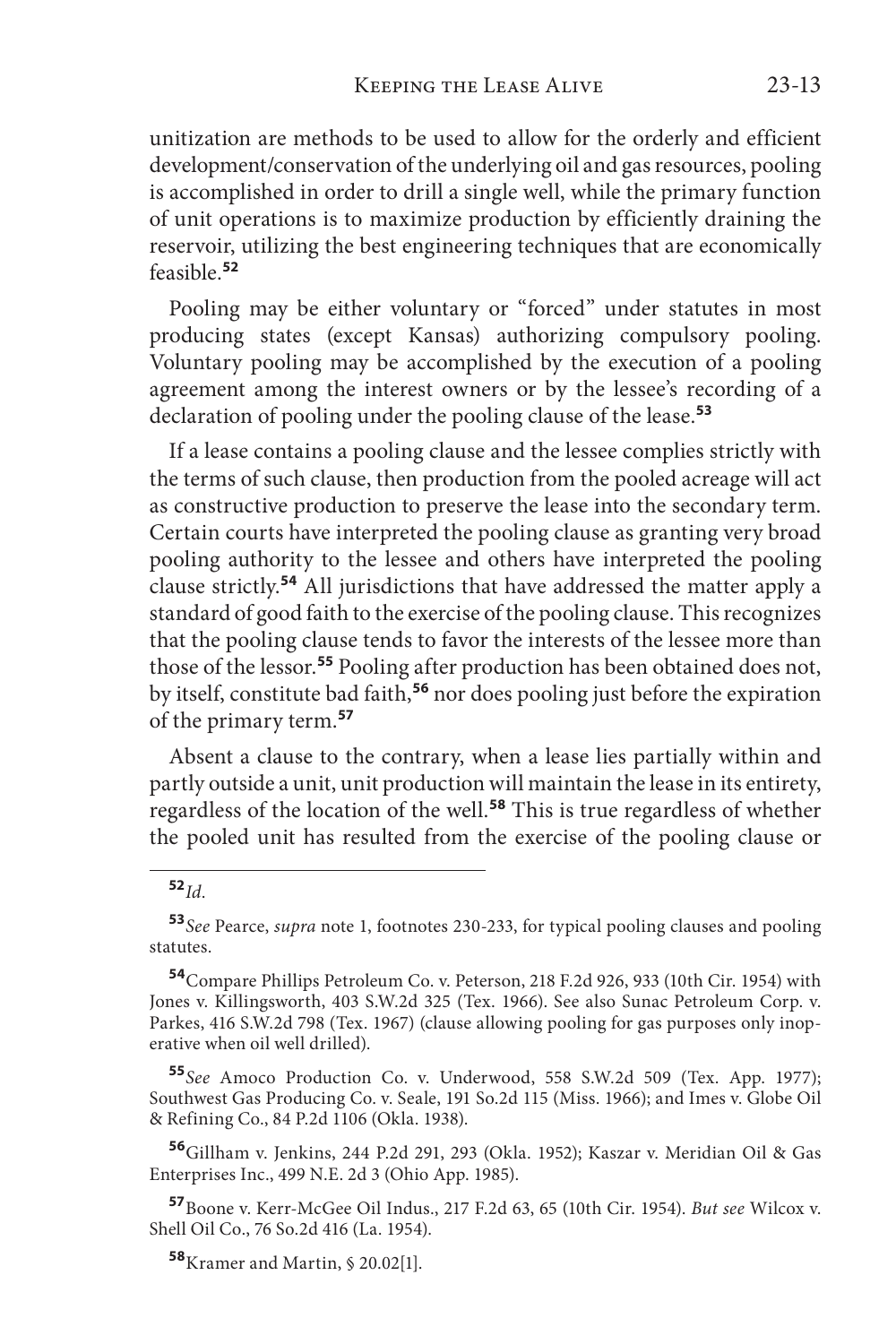from creation of the unit by the state conservation agency.**<sup>59</sup>** The lessor can seek additional development of the acreage outside of the unit through the implied covenant to develop (see § 23.05) or by including a Pugh clause in the lease.**<sup>60</sup>** Several states have enacted statutory Pugh clauses that provide that the term of a lease extended by production in a pooled unit shall not extend to lands outside of the unit.**<sup>61</sup>**

Lessees with leases that are beyond their primary term but are held by production from older fields may face challenges as a result of emerging resource plays that overlap these mature producing fields, as evidenced by the recently decided *Cambridge Production, Inc. v. Geodyne Nominee Corp*. **61.1** In *Cambridge*, the top lessor sought termination of 44 oil and gas leases (the Section 33 leases) covering Section 33, Block M-1, H&GN Ry. Survey, Hemphill County, Texas. At the end of the primary terms of the Section 33 leases, there was no production on Section 33. However, the Section 33 leases had been pooled with Section 39, on which a producing well, the Prater 1-39, had been completed in the interval between 14,364 feet and 14, 372 feet. The Designation of Pooling erroneously identified the pooled depths for the well as between 14,634 feet and 14,929 feet. Even though they were not entitled to royalties from the Prater 1-39 well because of the erroneous unit designation, the lessors were paid and accepted royalties on production from such well for 20 years. On cross motions for summary judgment, the trial court held in favor of the lessees, declaring that the Section 33 leases and the unit designations creating the Prater Unit were in full force and effect. The court of appeals affirmed, ruling that the defense of quasi estoppel**61.2** applied since the lessors had accepted the benefit of revenues from production to which they were not entitled, and to repudiate the Section 33 leases would be asserting a right inconsistent with the benefits they had previously accepted. The court cited the holding in *Atkinson Gas Co. v. Albrecht*, **61.3** among others, in support of its position, although in that case the court had refused to apply the doctrine of quasi estoppel since the lessor, prior to accepting the

**<sup>59</sup>***Id*. See also Hunter Co. v. Shell Oil Co., 31 So.2d 10 (La. 1947).

**<sup>60</sup>***See, e.g*., Jones v. Bronco Oil & Gas Co., 446 So.2d 611 (Ala. 1984).

**<sup>61</sup>***See, e.g*., Ark. Code Ann. § 15-73-201(a) and N.D.C.C. § 38-08-09.8.

**<sup>61.1</sup>**2009 WL 1813143 (Tex. App. June 23, 2009).

**<sup>61.2</sup>**Quasi estoppel, unlike equitable estoppel, does not require proof of a false statement or detrimental reliance. "Rather, it precludes a party from accepting the benefits of a transaction and then taking a subsequent inconsistent position to avoid corresponding obligations or effects." *Id* at \*6.

**<sup>61.3</sup>**878 S.W.2d 236 (Tex. App. 1994).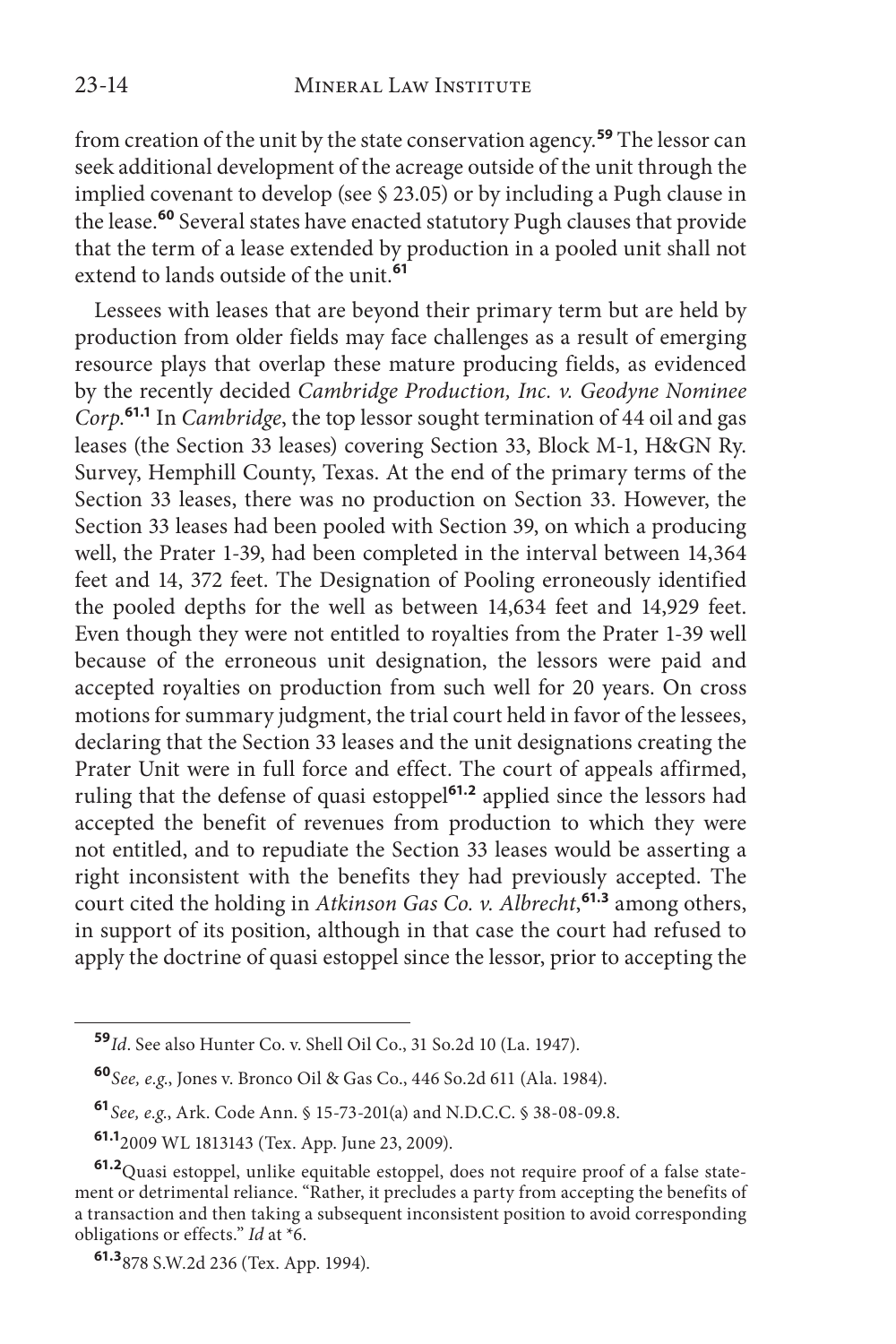royalty payment, had consistently maintained the position that the lease had terminated due to cessation of production.**61.4**

#### **[3] Force Majeure**

The force-majeure clause was developed to address circumstances that would otherwise cause the lease to terminate.**<sup>62</sup>** While the theory of force majeure has existed for many years and embodied the concept that a party could be relieved of its obligations if its performance was prevented by causes beyond its control, such as acts of God, its scope and application are now dependent upon the specific language of the force-majeure clause in the lease.**<sup>63</sup>** Whether the force-majeure clause extends the lease term set forth in the habendum clause is also dependent upon the language of the two clauses.**<sup>64</sup>** The force-majeure clause will excuse nonperformance only when caused by circumstances beyond the reasonable control of the lessee or when the event was unforeseeable at the time the parties entered into the lease.**<sup>65</sup>**

The impossibility to comply with the lease must arise out of the nature of the act to be done, not the lessee's inability to perform the act. For example, in *Erickson v. Dart Oil & Gas Corp.*, **<sup>66</sup>** the Michigan Court of Appeals ruled that the force-majeure clause did not excuse the lessee's nonperformance, which was due to delays in receiving drilling permits. The court found that the delays were foreseeable and that "[w]here governmental action is alleged to be the cause of delay, the parties to the lease are presumed to have contracted with knowledge of any preexisting law that could have caused delay." **<sup>67</sup>** The parties are presumed to know

**<sup>61.4</sup>***See also* Scilly v. Bramer, 85 A.2d 592, 594 (Pa. Super. 1952) and Kyle v. Wadley, 24 F. Supp. 884, 888 (W.D. La. 1938) where the courts held that the mere acceptance of royalties did not preclude the lessor from canceling the leases for failure to develop.

**<sup>62</sup>***See e.g*., Baldwin v. Blue Stem Oil Co., 189 P. 920 (Kan. 1920).

**<sup>63</sup>**Sun Operating Limited Partnership v. Holt, 984 S.W.2d 277, 283 (Tex. App. 1998) (lessee not required to avoid, remove, or overcome the effects of force majeure unless clause so requires); and Moore v. Jet Stream Investments, Ltd., 261 S.W.3d 412, 422 (Tex. App. 2008) (unless the lease provides otherwise, due diligence is not required to remedy force majeure).

**<sup>64</sup>**Compare Sun Operating Limited Partnership v. Holt, 984 S.W.2d 277, 286 (Tex. App. 1998) with Gulf Oil Corp. v. Southland Royalty Co., 496 S.W.2d 547, 552 (Tex. 1973).

**<sup>65</sup>**Hydrocarbon Management, Inc. v. Tracker Exploration, Inc., 861 S.W.2d 427, 435- 46 (Tex. App. 1993). *But see* Perlman v. Pioneer Ltd. P'ship, 918 F.2d 1244, 1248 (5th Cir. 1990) (court erred when it interpreted the clause to require that the event be unforeseeable or beyond plaintiff's control).

**<sup>66</sup>**474 N.W.2d 150 (Mich. App. 1991).

**<sup>67</sup>***Id.* at 155.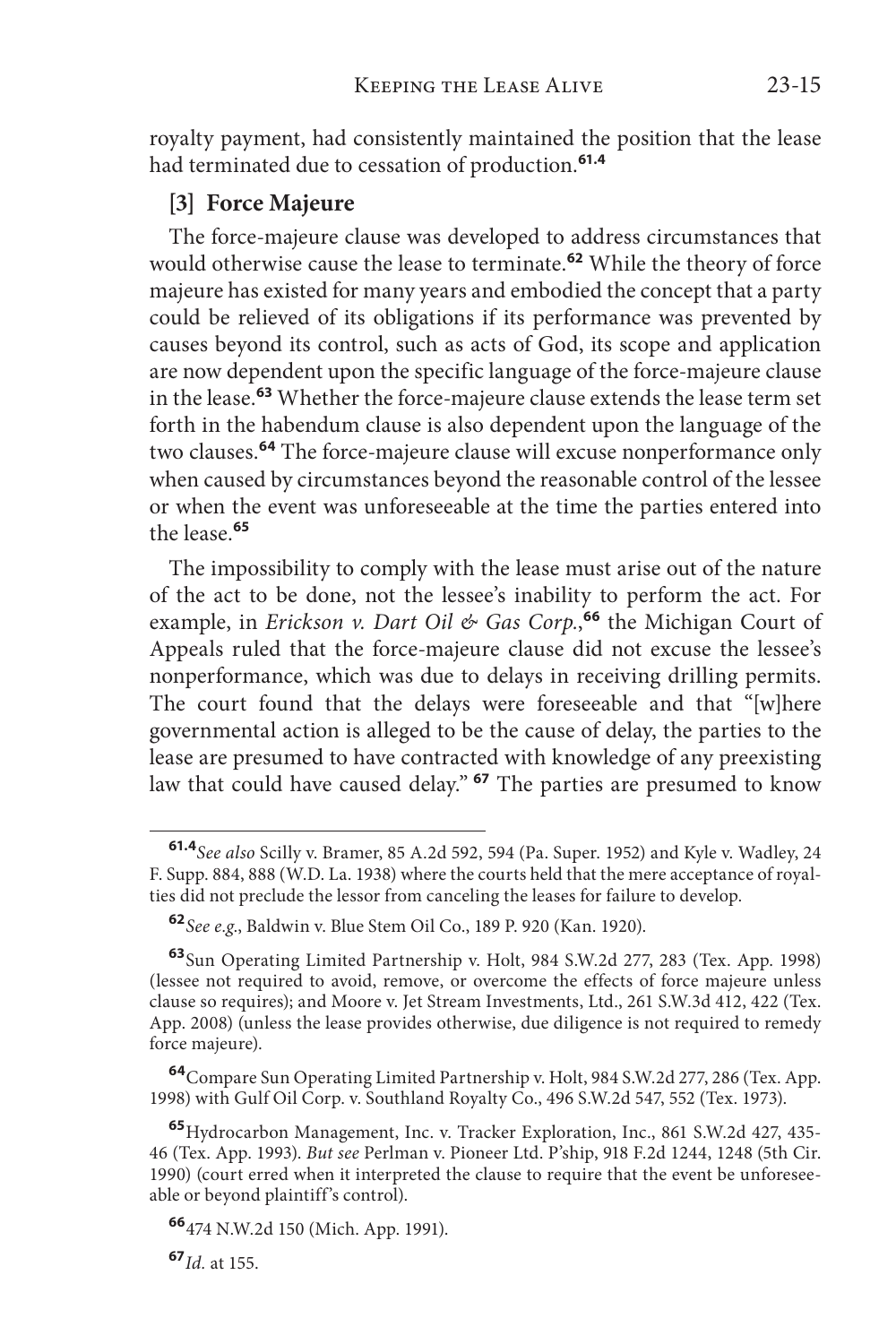the regulatory agency's requirements when they enter into the lease. If the regulation is within the control of the lessee, the force-majeure clause does not protect the lessee. The force-majeure clause has been found inapplicable when delays were caused by the lessee's failure to comply with the Texas Railroad Commission's financial assurance requirements and when a well was shut in by the Texas Railroad Commission due to lessee's failure to timely file production reports.**<sup>68</sup>** Similarly, in *Perlman v. Pioneer Limited Partnership*, **<sup>69</sup>** the court ruled that studies required by Wyoming state officials before permits would be issued did not excuse the lessee's failure to perform.

The force-majeure clause does not serve to extend the lease when the lessee is in bankruptcy,**<sup>70</sup>** although at least one Texas court has found that the force-majeure clause is extended by involuntary bankruptcy.**<sup>71</sup>**

## **§ 23.04 Maintaining the Lease During the Secondary Term**

## **[1] Dry Hole and Cessation of Production Clauses**

Many leases combine the dry hole clause with the cessation of production clause (e.g., "if lessee should drill a dry hole, or if after production is obtained, production ceases from any cause, this lease shall not expire if lessee commences additional drilling or reworking operations within sixty days thereafter and they result in production being obtained"). What constitutes a "dry hole" and when does production "cease" for these purposes? Compare the mechanical analysis of the Texas Supreme Court in *Sunac Petroleum Corp. v. Parkes***<sup>72</sup>** with that of the Wyoming Supreme Court in *LeBar v. Haynie*. **<sup>73</sup>** In *Sunac*, the lessee pooled the lands in question with other lands for gas purposes only three days before the primary term was to expire. The following day, drilling operations were commenced on land within the pooled unit, but not on the 160 acres covered by the lease. The well was completed as an oil well. Sixty-eight days after the expiration of the primary term of the lease and 13 days after the completion of the oil well, a second well was commenced, this time

**<sup>68</sup>***See, e.g*., Moore v. Jet Stream Investments, Ltd., 261 S.W.3d 412, 421 (Tex. App. 2008); Atkinson Gas Co. v. Albrecht, 878 S.W.2d 236, 241-242 (Tex. App. 1994).

**<sup>69</sup>**918 F.2d 1244, 1248 (5th Cir. 1990).

**<sup>70</sup>***See* Champlin Petroleum Co. v. Mingo Oil Producers, 628 F. Supp. 557, 560-561 (D.Wyo. 1986); Webb v. Hardage Corp., 471 So.2d 889 (La. App. 1985). *See also* Morton Valley Oil & Gas, Inc. v. Nelson*,* 1998 WL 34193636 (Tex. App. Mar. 5, 1998) (unreported); and *In re* Trigg, 630 F.2d 1370 (10th Cir. 1980).

**<sup>71</sup>**Gilbert v. Smedley, 612 S.W.2d 270 (Tex. App. 1981).

**<sup>72</sup>**416 S.W.2d 798 (Tex. 1967).

**<sup>73</sup>**552 P.2d 1107 (Wyo. 1976).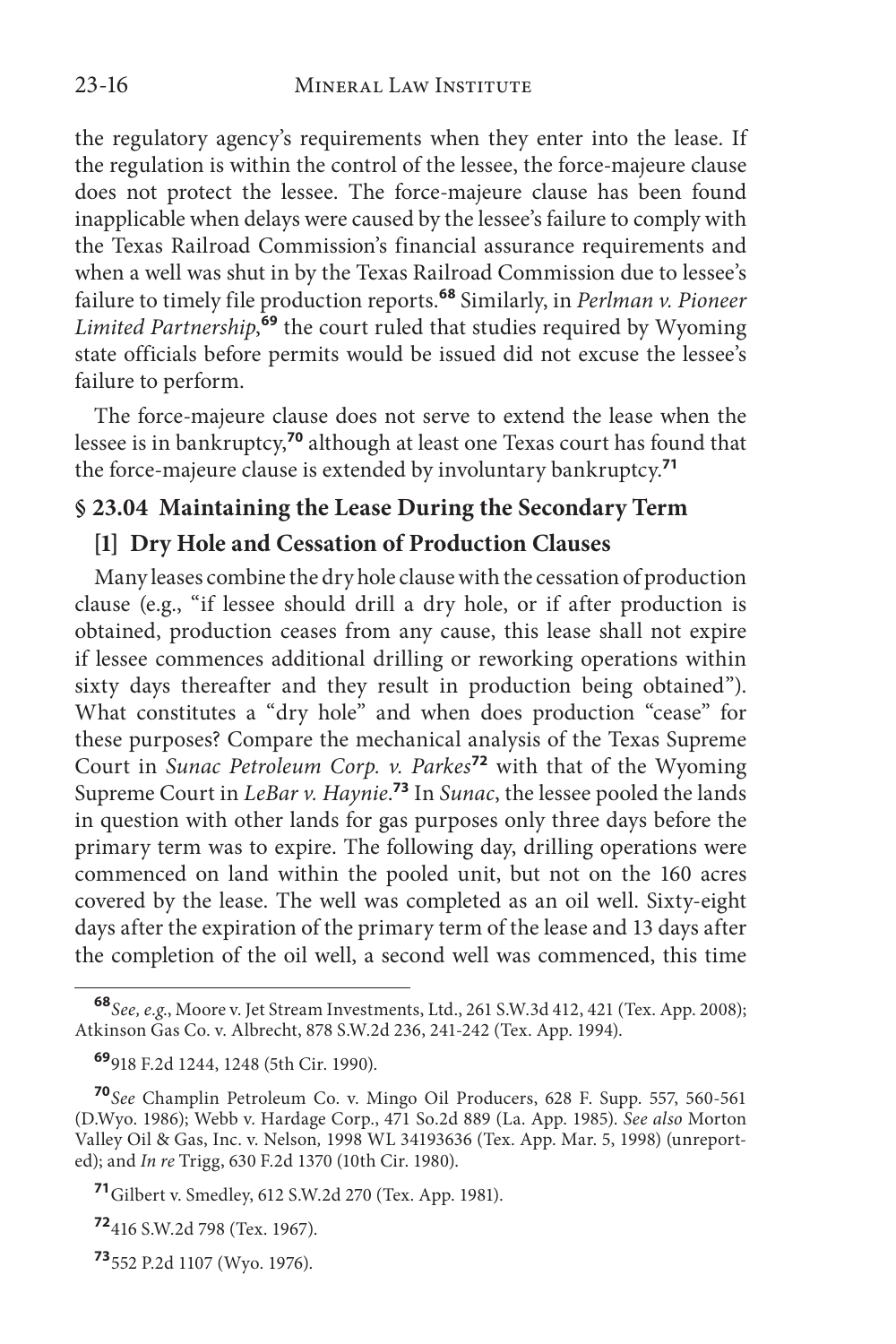on the particular 160 acres in question. It was completed as a producing oil well. The court reviewed the applicable provisions of the lease**<sup>74</sup>** and concluded that (1) the first well did not save the lease since it was an oil well and the pooling clause only applied to gas units, (2) the well could not be considered a dry hole for purposes of the 60-day provision since it was a producer, and (3) there had not been a cessation of production from the well triggering that provision.**<sup>75</sup>** In *LeBar*, the well at issue was drilled over the end of the primary term to a depth of 6,744 feet. On July 13, 1973, casing was run and the rig was released. One month later, another rig was moved upon the well, the well was deepened to 7,115 feet, commercial production was discovered, and the well was completed as a producer on October 2, 1973. The lessors argued that the well had been completed as a dry hole and that the subsequent operations were really a re-entry and re-deepening of the once-completed well after the lease had expired. The court upheld the finding of the trial court that the well was completed on October 2, not July 13, even though a total of 96 days elapsed between the date on which drilling was commenced and the well was completed as a producer.**<sup>76</sup>**

Where a lease does not contain a cessation of production clause, in an effort to mitigate against the harshness of automatic termination, courts have developed the temporary cessation of production doctrine, reasoning that the parties must have contemplated that temporary interruptions in production would occur from time to time due to mechanical breakdowns, reworking operations, and similar problems. The lessee seeking the doctrine's protection carries the burden of demonstrating that the cessation is "temporary" and not permanent, so the outcome hinges on the particular facts of each case and can lead to some unusual results. For example, in *Ridge Oil Company, Inc. v. Guinn Investments, Inc.*, **<sup>77</sup>** two lessees, Ridge and Guinn, obtained working interests under a single 1937 lease through assignments. Ridge shut in the only two producing wells, both located on its tract, for approximately 90 days with the express intent of terminating the 1937 lease. With certain of the mineral owners, Ridge

**<sup>74</sup>**"If prior to discovery of oil and gas on said land Lessee should drill a dry hole or holes thereon, or if after discovery of oil and gas the production thereof should cease from any cause, this lease shall not terminate if Lessee commences additional drilling or reworking operations within sixty (60) days thereafter. . . ." *Sunac*, 416 S.W.2d at 800.

**<sup>75</sup>***See also* Rogers v. Osborn, 261 S.W.2d 311 (Tex. 1953), where the court also strictly construed the savings clause language in finding that the lease had terminated.

**<sup>76</sup>**The court observed: "[T]his writer believes that he may personally opine, without serious damage to the law, that prudence would always dictate testing of all possible production horizons in unproven areas." *LeBar*, 552 P.2d at 1113.

**<sup>77</sup>**148 S.W.3d 143 (Tex. 2004).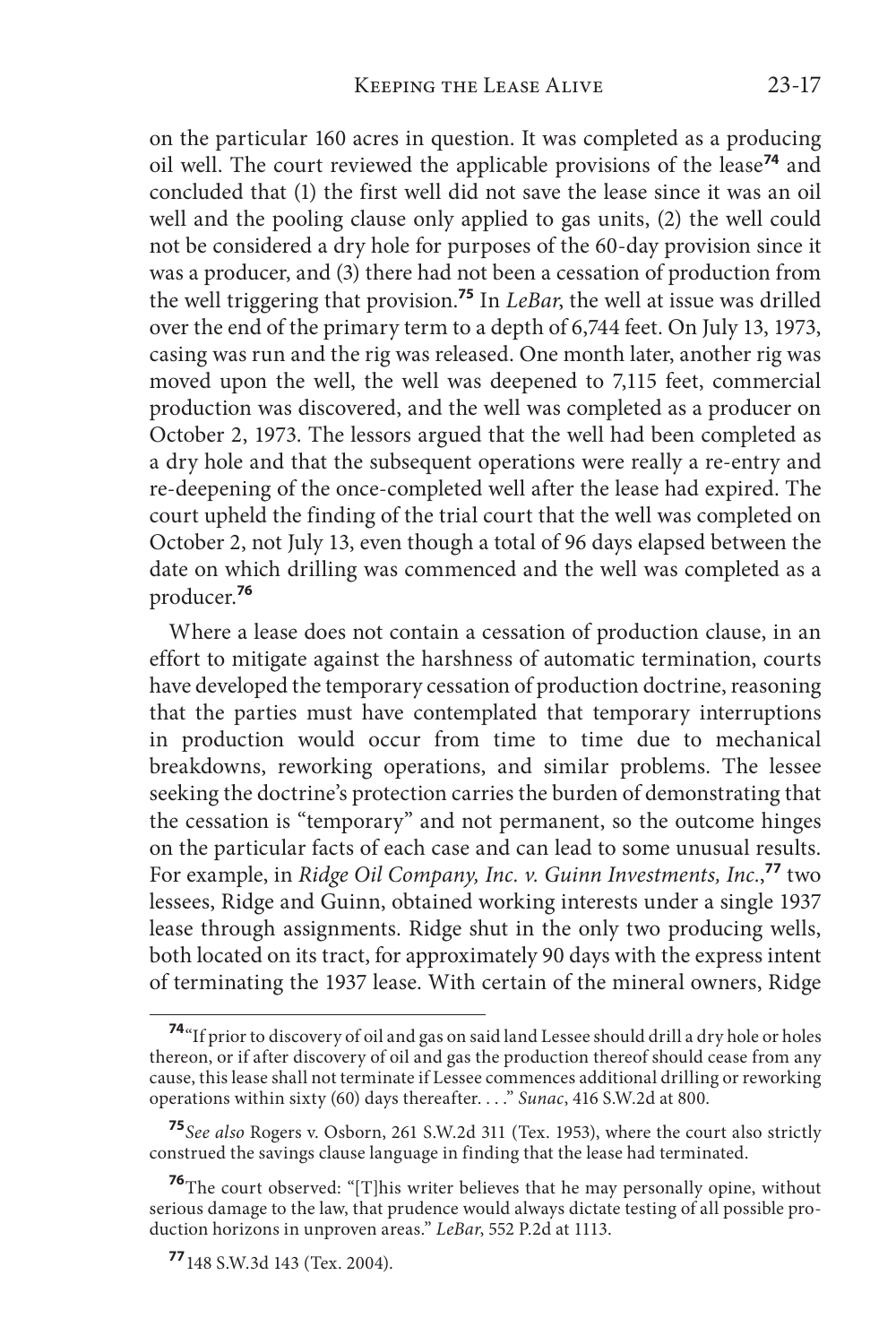then took a new lease that covered both tracts. Guinn argued that the lease had not terminated as to its tract because the cessation of production on the Ridge tract was temporary. The court held that when the mineral owners in the Ridge tract executed new leases with Ridge, they effectively terminated the 1937 lease as to the tract, and production by Ridge from the Ridge tract was thereafter performed under the new lease, not the old one, and the cessation of production from the Ridge tract had thereby become permanent as to the old lease.

Similarly, in *Duncan Land & Exploration, Inc. v. Littlepage*, **<sup>78</sup>** the Texas Railroad Commission had ordered a well shut in for testing to determine if the well was producing "sour gas" in excess of allowable limits. The shut-in period extended for over six months while three separate tests were conducted, the last of which conclusively showed that the well was in compliance. Despite the existence of the shut-in order, the lessee periodically produced the well during the shut-in period. The lease contained a provision that it would terminate if no commercial production was obtained from the tract in excess of 90 days. The lessor sought to terminate the lease on the basis that the production from the well in violation of the Railroad Commission's order did not constitute production that satisfied the 90-day clause. The court held that the lease had not terminated. It noted that the lessee had "to endure the Railroad Commission's plodding efforts . . . (and that) he was mired in a complex Catch-22 situation that was largely out of his control . . . either violate the shut-in order and keep his lease or abide by the order and lose the lease."**<sup>79</sup>** It concluded that the lessor should not be able to "bootstrap himself onto the Railroad Commission's inherently public powers to take advantage of [Lessee] in connection with their inherently private lease."**<sup>80</sup>**

The following factors have been considered in determining whether the cessation of production was "temporary":

- (1) The cessation period.**<sup>81</sup>**
- (2) The cause of the cessation. It was thought that the Texas courts limited the application of the doctrine to a sudden stoppage of the well or some mechanical breakdown of the equipment used

**<sup>78</sup>**984 S.W.2d 318 (Tex. App. 1998).

**<sup>79</sup>***Id.* at 329.

**<sup>80</sup>***Id*. at 330.

**<sup>81</sup>***Compare* Saulsberry v. Siegel, 252 S.W.2d 834 (Ark. 1952) with Logan v. Blaxton, 71 So.2d 675 (La. App. 1954).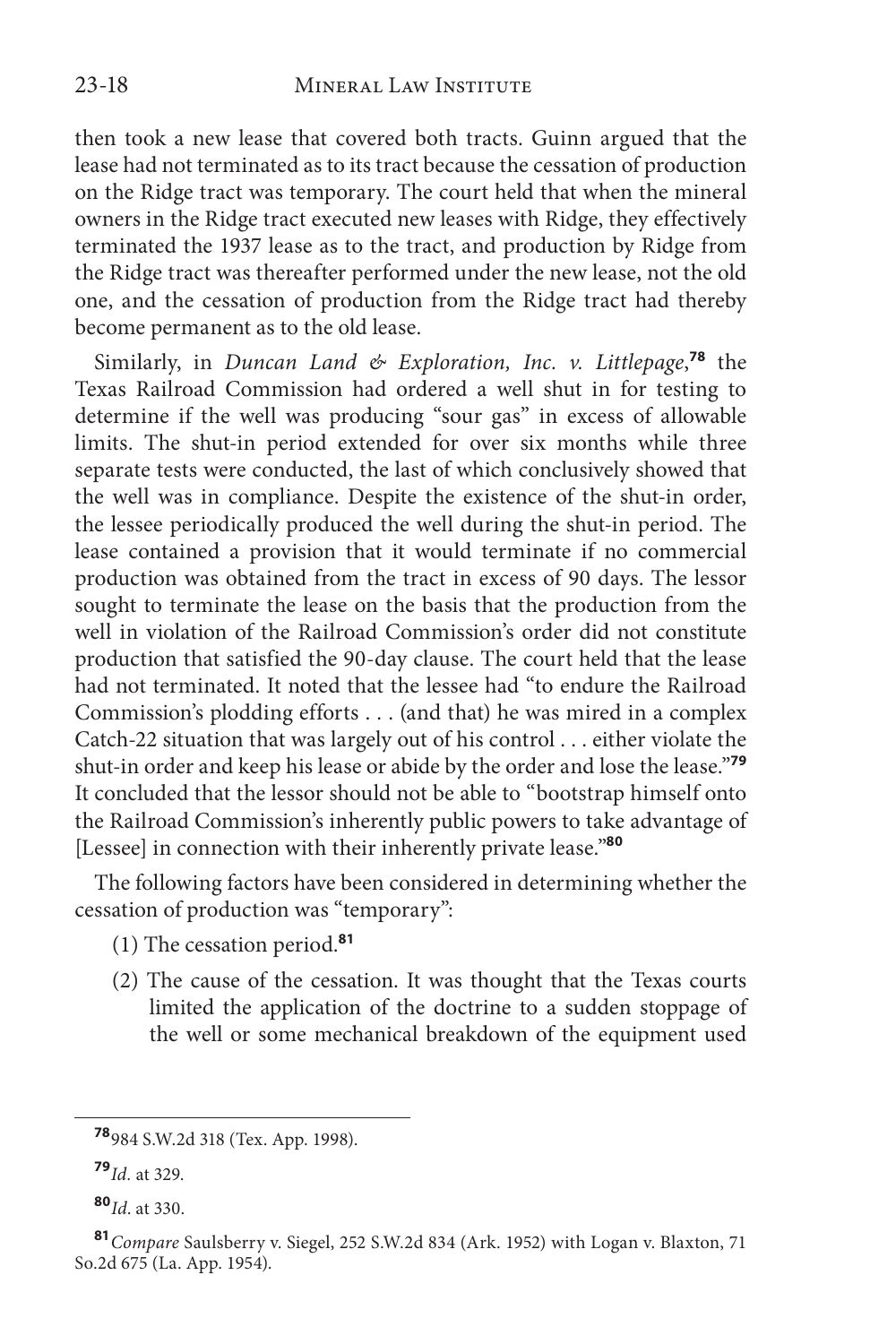in connection therewith.**<sup>82</sup>** But in *Ridge Oil Co., Inc. v. Guinn Investments, Inc.*, **<sup>83</sup>** the Texas Supreme Court adopted a much more liberal standard, holding that the temporary cessation of production doctrine applies in a wide variety of circumstances.

(3) The lessee's diligence in attempting to restore production.**<sup>84</sup>**

A lessee might be better off if the lease does not contain an express provision covering the cessation of production. For example, in *Samano v. Sun Oil Co.*, **<sup>85</sup>** the court held that the 60-day limitation period in the habendum clause applied to the secondary term, and the lease terminated because of a 73-day cessation of production. But in *Pack v. Santa Fe Minerals*, **<sup>86</sup>** even though the habendum clause limited cessation of production to 60 days, the court held that the lease did not terminate when the lessees had shut in the wells in excess of such period so that they could overproduce in the winter months without violating their allowables since the wells were capable of production at all times.

#### **[2] Shut-In Royalties**

Certain states equate "production" with actual production and marketing, while others hold that the term "produced" means "capable of producing in paying quantities" and does not include marketing of the product.**<sup>87</sup>** Most modern leases therefore contain a clause providing that the lease will be maintained by the payment of shut-in royalty while there is a gas well on the premises but gas is not being sold or used.**<sup>88</sup>** A typical clause reads as follows:

Where gas from a gas well is not sold or used, lessee may pay as royalty \$640 per well within 45 days after the expiration of each one-year period during which

**<sup>83</sup>**148 S.W.3d 143, 152 (Tex. 2004),

**<sup>84</sup>***See* Locke v. Palmore, 215 S.W.2d 544 (Ky. 1948) (lease terminated when lessee capped the well and did nothing further); and Gillespie v. Wagoner, 190 N.E.2d 765 (Ill. 1963) (financial difficulties no excuse for lack of diligence). But see Natural Gas Pipeline Co. v. Pool, 124 S.W.3d 188 (Tex. 2003) (even if the lease expired because production had ceased, the lessees regained their leaseholds by adverse possession for the statutory 10 year period).

**<sup>85</sup>**621 S.W.2d 580 (Tex. 1981). *See also* Sun Operating Ltd. P'ship v. Holt, 984 S.W.2d 277 (Tex. App. 1998).

**<sup>86</sup>**869 P.2d 323 (Okla. 1994).

**<sup>87</sup>***Compare* Freeman v. Magnolia Petroleum Co., 171 S.W.2d 339 (Tex. 1943), *with* Pack v. Santa Fe Minerals, 869 P.2d 323 (Okla. 1994).

**<sup>82</sup>***See, e.g*., Watson v. Rochmill, 155 S.W.2d 783 (Tex. 1941) and Somont Oil Company v. A & G Drilling, Inc., 49 P.3d 598 (Mont. 2002) (adopting the Texas test).

**<sup>88</sup>***See* Tucker v. Hugoton Energy Corp., 855 P.2d 929 (Kan. 1993).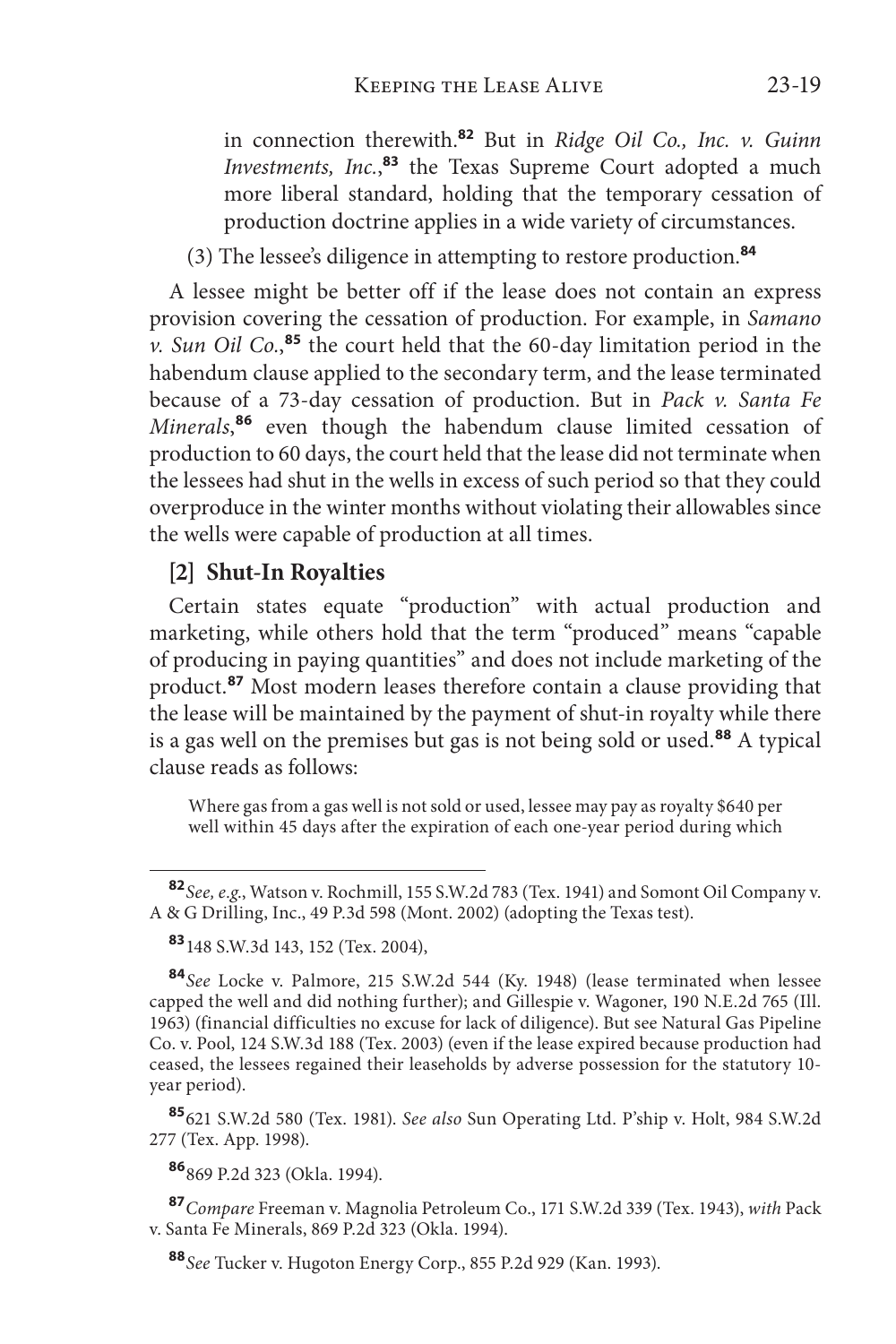such well is shut-in and, while such payment is made, it will be considered that gas is being produced within the meaning of the habendum clause."

It should be noted that many contemporary leases now limit the time period during which the lease may be maintained by the payment of shutin royalties.

Shut-in royalties may be made only if the well is capable of producing in paying quantities at the time it is shut in.**<sup>89</sup>** If the lease does not provide a grace period for payment of the shut-in royalty, the courts have held that no reasonable time is inferred and that payment must be made before the well is shut in or before the end of the primary term, whichever is later.**<sup>90</sup>** Most modern leases, however, provide for a grace period in which to make the payment after the well is shut in, even if the payment is made after the expiration of the primary term.**<sup>91</sup>**

The remedies for the failure to make timely payment of shut-in royalty vary with the states. In Texas, the remedy is termination of the lease.**<sup>92</sup>** In Oklahoma, the lessee is liable for breach of contract.**<sup>93</sup>**

Most shut-in clauses are limited to gas wells. In such a case, if the well is capable of producing hydrocarbons in addition to gas, e.g., distillate or condensate, the well cannot be shut in.**<sup>94</sup>**

Whether a lessee is permitted to shut in a well because of depressed market conditions will depend on the language of the shut-in royalty clause. In an earlier day, if there was any market for gas there was frequently only one purchaser for such gas. Today there is not likely to be a "lack of market," but a lack of an acceptable market. The Kansas Supreme Court has held that the lessee is required to sell into such a depressed market and is not allowed to wait for conditions to improve.**<sup>95</sup>** Other courts have been more tolerant.**<sup>96</sup>** A shut-in royalty clause that permits the lessee to shut in

**<sup>91</sup>***See* Union Oil Co. v. Ogden, 278 S.W.2d 246 (Tex. App. 1955).

**<sup>92</sup>**Gulf Oil Corp. v. Reid, 337 S.W.2d 267, 272 (Tex. 1960).

**<sup>93</sup>**Danne v. Texaco Exploration and Production Inc., 883 P.2d 210, 215 (Okla. App. 1994).

**<sup>94</sup>***See* Vernon v. Union Oil Company of California, 270 F.2d 441 (5th Cir. 1959) (gas cannot be stored or transported like oil).

**<sup>95</sup>**Tucker v. Hugoton Energy Corp., 855 P.2d 929, 936 (Kan. 1993).

**<sup>96</sup>***See, e.g*., McDowell v. PG&E Resources Co., 658 So.2d 779 (La. App.1995), and Johnson v. Phinney, 287 F.2d 544 (5th Cir. 1961).

**<sup>89</sup>**Hydrocarbon Management, Inc. v. Tracker Exploration, Inc., 861 S.W.2d 427, 433 (Tex. App. 1993).

**<sup>90</sup>**Gulf Oil Corp. v. Reid, 337 S.W.2d 267 (Tex. 1960).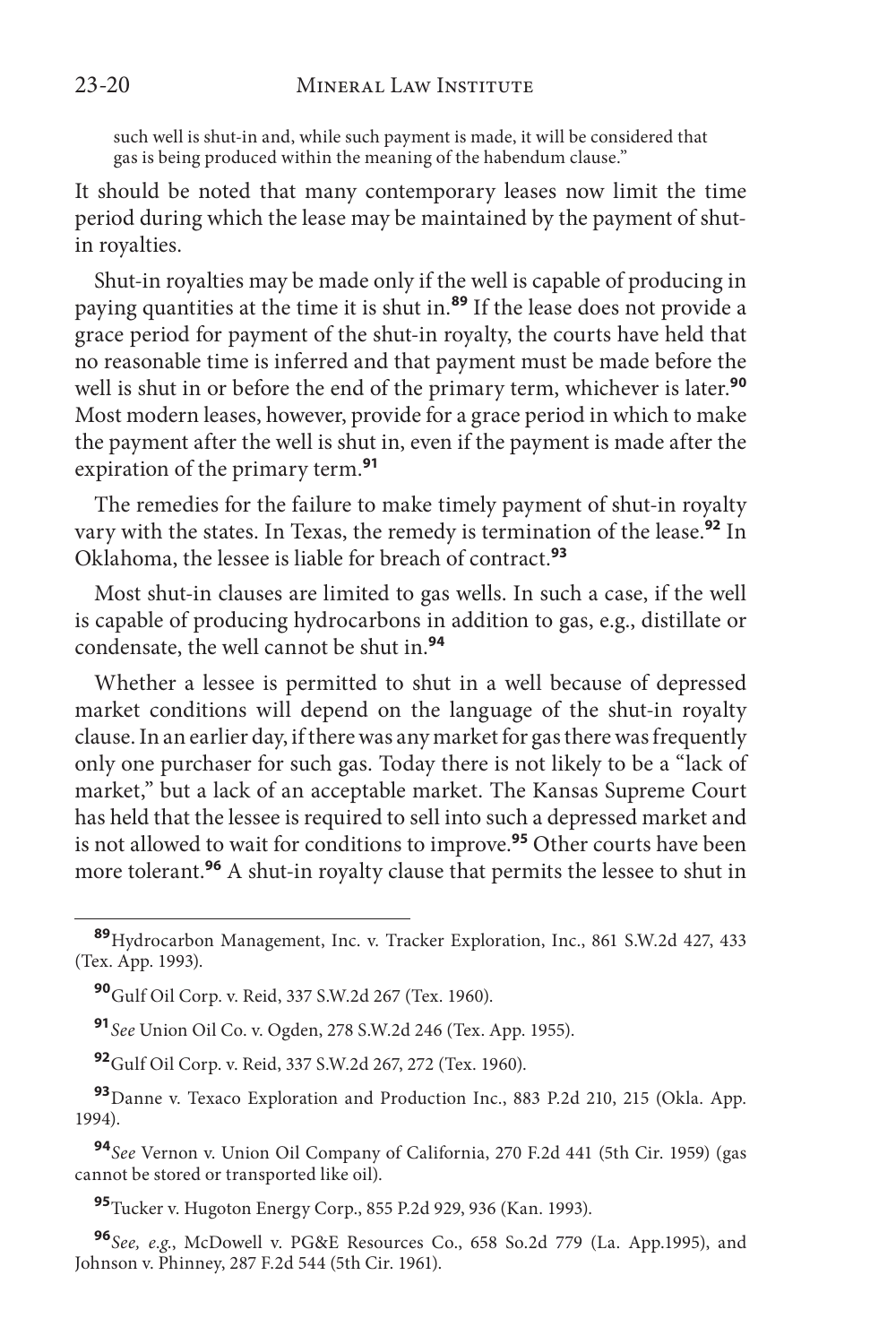a well when it is the "lessee's good faith judgment that it is unadvisable to produce and sell such products for the time being is recommended."**<sup>97</sup>**

#### **[3] Notice Requirement**

The ultimate savings clause is a provision in a lease requiring the lessor to put the lessee on notice of a default before taking any action to terminate the lease.

- (1) A "notice-and-demand clause"**<sup>98</sup>** requires the lessor to notify the lessee in writing, specifying the default and providing the lessee with a period of time after receipt of such notice in which to remedy or commence to remedy the breach. The service of the notice is a condition precedent to the beginning of any action by the lessor, and the action cannot be brought until the lapse of the specified period without action by the lessee.
- (2) A "notice-before-forfeiture clause"**<sup>99</sup>** requires the lessor to notify the lessee in writing of the breach and provides for a period of time during which the lessee may cure or begin to cure the breach. But, after the lapse of the specified period without cure, the lease is terminated without further action by the lessor.

#### **<sup>98</sup>**For example:

*See, e.g*., Ridl v. EP Operating Ltd. P'ship, 553 N.W.2d 784, 789, n.6 (N.D. 1996).

**<sup>97</sup>**3 Williams and Meyers, *supra* note 4, § 632.4. *See also* Nancy J. Forbis, "The Shut-In Royalty Clause: Balancing the Interests of Lessors and Lessees," 67 Tex. L. Rev. 1129, 1151 (1989) ("By interpreting the 'lack of market' provision of the typical shut-in clause to mean a lack of a *reasonable* market, courts could allow lessees to shut in wells when the prevailing market prices do not economically justify operation of the wells.") (emphasis added).

In the event Lessor considers that Lessee has failed to comply with any obligation hereunder, express or implied, Lessor shall notify Lessee in writing specifying in what respects Lessor claims Lessee has breached this lease. The service of such notice and the lapse of sixty days without Lessee's meeting or commencing to meet the alleged breaches shall be a condition precedent to any action by Lessor for any cause.

**<sup>99</sup>**Should the lessee so far fail in the compliance with the conditions of this lease as to justify a forfeiture thereof, no forfeiture shall be declared unless lessor shall first notify lessee in writing specifying the exact nature of the default, and unless lessee shall fail to remedy such default within ninety days from date of receipt of said notice.

<sup>4</sup> Williams & Myers, *supra* note 4, § 682.1.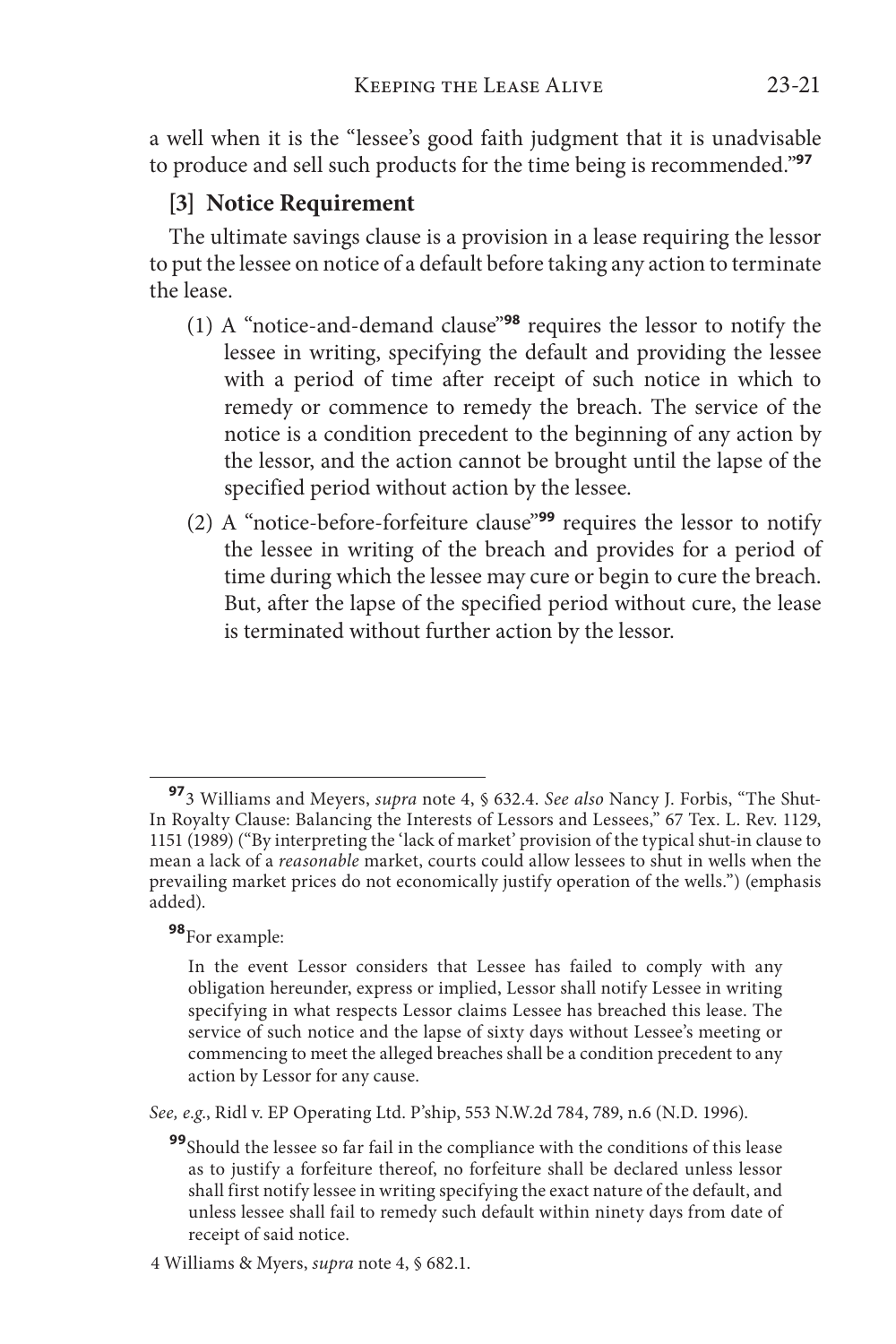(3) A "judicial-ascertainment clause"**<sup>100</sup>** goes even further to protect the lessee, providing that the lease may not be declared terminated unless the lessor has proved the breach in court and then, after final judgment, the lessee has been given a reasonable time to comply. Two courts have held that the clause violates public policy,**<sup>101</sup>** but most courts have sustained and applied the clause.**<sup>102</sup>**

# **§ 23.05 Keeping the Lease Alive by Developing the Leasehold**

## **[1] Express Covenant to Develop**

Many leases contain an express covenant to develop the leasehold after production has been obtained. In such a case, the express covenant obviates the need for an implied covenant.**<sup>103</sup>** This issue was squarely presented in a 2009 Texas Supreme Court decision, *Exxon Corporation v. Emerald Oil & Gas Company*. **<sup>104</sup>** The leases at issue had development causes requiring Exxon to "prosecute diligently a continuous drilling and development program until [the tracts are] fully developed for oil and gas,"**104.1** and provided that the tracts were deemed to be "fully developed" when "at least one (1) well has been drilled and completed in each horizon or stratum capable of producing [oil or gas] in paying quantities for a specified number of acres."**104.2** The plaintiff royalty owners claimed that Exxon failed to fully develop two productive zones in violation of the development clauses. The court noted that the plaintiffs conceded that Exxon had complied with the spacing requirements and drilled the requisite number of wells per acre. The court held that evidence that further development potential existed when Exxon abandoned the

Willingham v. Bryson, 294 S.W.2d 421, 422 (Tex. Civ. App. 1956).

**<sup>101</sup>**Wellman v. Energy Resources, Inc., 557 S.E.2d 254, 259-62 (W. Va. 2001) and Frick-Reid Supply Corp. v. Meers, 52 S.W.2d 115, 118 (Tex. App. 1932).

**<sup>102</sup>***See* 4 Williams and Meyers, *supra* note 4, § 682.1.

**<sup>103</sup>***See* Gulf Production Co. v. Kishi, 103 S.W.2d 965, 968 (Tex. 1937) ("[t]he implied covenant arises only out of necessity and in the absence of an express stipulation with respect to development of the leased premises."). *See also* Lundin/Weber Co. LLC v. Brea Oil Co., Inc., 117 Cal. App. 4th 427, 432-33 (Cal. App. 2004); *and* Sundheim v. Reef Oil Corp., 806 P.2d 503, 509-510 (Mont. 1991).

**104.1***Id*. at \*4.

**104.2***Id*. at \*5.

**<sup>100</sup>**This lease shall never be forfeited, cancelled or terminated for failure by lessee to perform in whole or in part any of [its express or] implied obligations . . . unless there shall first be a final judicial ascertainment that such obligation . . . exists . . . and that lessee is in default. Upon such final determination, lessee is hereby given a reasonable time thereafter to comply with such obligation. . . .

**<sup>104</sup>**2009 WL 795668 (Tex. March 27, 2009)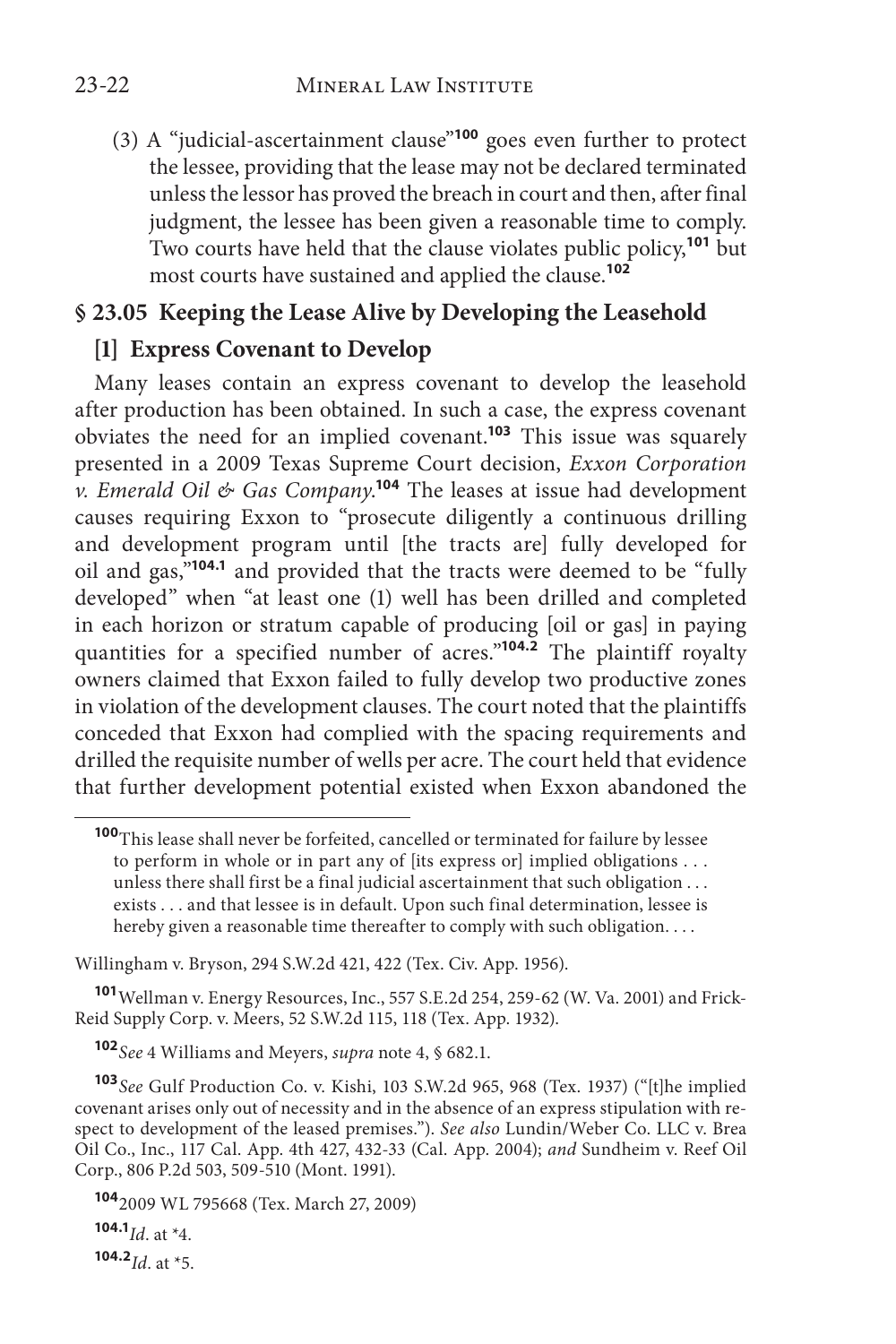leasehold in 1991 was not evidence that Exxon had failed to comply with the parties' agreement embodied in the leases' development clauses and that Exxon's compliance with its express obligations relieved it from a duty to comply with any implied obligations.**<sup>105</sup>**

In *BB Energy, LP v. Devon Energy Production Company, LP*, **<sup>106</sup>** the issue presented was whether an express development covenant applied. Each of the leases involved had a primary term of five years and contained an addendum. Paragraph 17 of the addendum was comprised of the following two sentences:

In the event a portion or portions of the leased premises is pooled or unitized with other lands so as to form a pooled unit or units, operations on, completion of a well upon, or production from such unit or units will not maintain this lease in force as to that portion of the leased premises not included in such unit or units. This lease may be maintained in force as to any portion of the leased premises covered hereby and not included in such unit or units in any manner provided for herein; provided however, that if at the end of the primary term . . . Lessee is then engaged in drilling or reworking operations on the leased premises or on acreage pooled therewith . . . this lease shall remain in full force and effect as to all non-unitized acreage so long as Lessee commences drilling operations on the leased premises or on acreage pooled therewith within ninety (90) days of the completion of such well as a producer or dry hole and conducts continuous operations thereon with no cessation of longer than ninety (90) days between the completion of drilling or reworking operations on a well and the commencement of such operations for the next succeeding well.**106.1**

The plaintiff contended that the first sentence of Paragraph 17 was a Pugh clause which was intended to limit the effect of production on portions of land that are pooled with other lands and that the second sentence constituted a "continuous development" clause that applied even if no portion of the leased premises had been pooled with other lands. It argued that the leases had terminated as to the undeveloped lands because the defendant had failed to comply with this continuous development requirement. The court rejected the plaintiff's argument and held that the continuous development obligation of the second sentence of Paragraph 17 did not apply if the leased lands had never been pooled as contemplated by the first sentence.

**106.1***Id*. at \*3.

**<sup>105</sup>**The leases included a 50% royalty obligation and stringent disclosure, surrender and development clauses. During the term of the agreement, Exxon drilled 121 wells and produced at least 15 million barrels of oil and more than 65 billion cubic feet of gas, resulting in the payment of more than \$43 million in royalties.

**<sup>106</sup>**2008 WL 2164583 (N.D. Tex. May 23, 2008).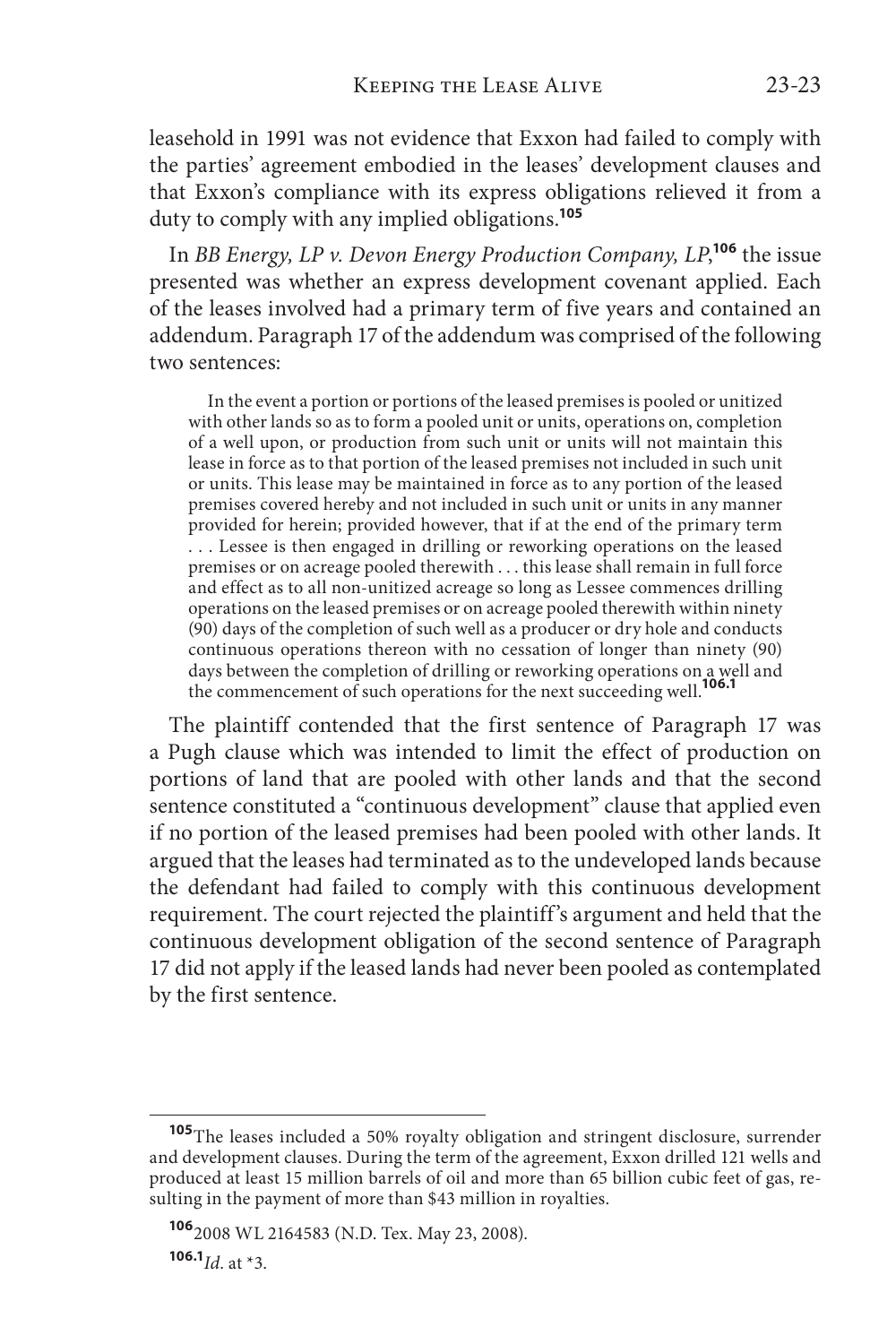#### **[2] Implied Covenant for Further Development**

Absent an express covenant, the courts have fashioned an implied covenant to further develop which applies after production has been obtained. The rationale for the implied covenant is to prevent the lessee from holding the balance of the leased tract indefinitely, thus depriving the lessor of royalties and the opportunity to make other arrangements.**<sup>107</sup>** The time element is an important factor.**<sup>108</sup>**

The lessor has the burden of providing legally sufficient evidence to support a finding that the implied covenant to further develop has been breached.**<sup>109</sup>** The lessor must also prove that there is a reasonable expectation that further development would yield a profit for the lessee.**<sup>110</sup>**

In *Slaaten v. Amerada Hess Corp.*, **<sup>111</sup>** the court identified several factors relevant to a determination of whether the lessee has breached the implied covenant to further develop, including (1) the quantity of oil and gas likely to be found; (2) market conditions and prevailing prices; (3) operations on adjacent lands; (4) the drainage characteristics of the reservoir; (5) the cost of drilling, equipping, and operating the wells; (6) transportation and storage costs; (7) the willingness of another operator to drill on the tract in question; (8) the attitude of the lessee towards further development; and (9) the elapsed time since drilling operations were last conducted. These are questions of fact, and appellate courts will apply the clearly erroneous standard in their review of the trial court's decision.**<sup>112</sup>**

## **[a] Development of Deeper Formations**

The implied covenant to develop applies to undeveloped deeper formations. But lessors generally have not been successful in establishing that such depths could be profitably drilled and/or that the lessee acted

**<sup>109</sup>**Grayson v. Crescendo Resources, L.P., 104 S.W.3d 736, 741 (Tex. App. 2003); Whitham Farms, LLC v. City of Longmont, 97 P.3d 135, 138 (Colo. App. 2003); Sanders v. Birmingham, 522 P.2d 959, 965 (Kan. 1974).

**<sup>110</sup>**Superior Oil Co. v. Devon Corp., 604 F.2d 1063, 1068 (8th Cir. 1979); Clifton v. Koontz, 325 S.W.2d 684, 695 (Tex. 1959).

**<sup>111</sup>**459 N.W.2d 765, 769 (N.D. 1990) (citations omitted).

**<sup>112</sup>***Id.* at 769-770. *See also* Edmundson Brothers Partnership v. Montex Drilling Company, 731 So.2d 1049, 1055 (La. App. 1999) (evidence supported finding that a single well in 10 years did not develop adjacent 1,196 acre lease; lessors were entitled to an award for lost leasing opportunities).

**<sup>107</sup>**Sauder v. Mid-Continent Petroleum Corp., 292 U.S. 272, 281 (1934); Superior Oil Co. v. Devon Corp., 604 F.2d 1063, 1069 (8th Cir. 1979).

**<sup>108</sup>**Temple v. Continental Oil Co., 328 P.2d 358, 360 (Kan. 1958) ("fulfillment of this obligation might require the drilling of several wells, despite the fact that one well alone might ultimately drain the entire reservoir given unlimited time").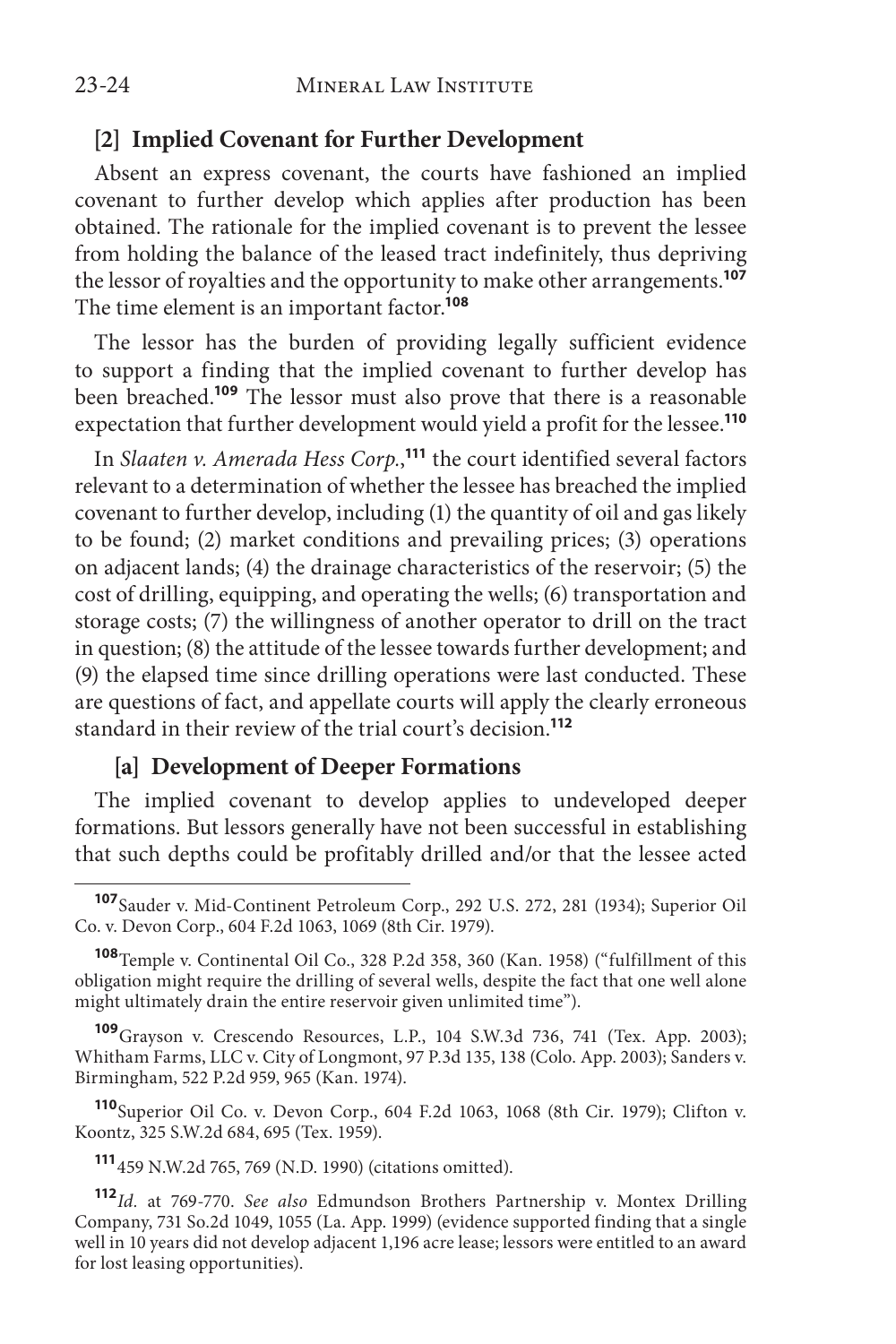imprudently in not developing such horizons.**<sup>113</sup>** In *Lundin/Weber Company LLC v. Brea Oil Company Inc.*, **<sup>114</sup>** defendant Brea was lessee under two leases issued in 1926 and 1995. The leases expressly required the drilling of oil and gas wells by Brea, and Brea was in compliance with these provisions. However, plaintiff Lundin/Weber contended that Brea should drill additional wells below 3,000 feet. The court examined the provisions of both leases and found that the 1926 lease required the lessee to drill 10 new wells each year for the first four years to a depth of 1,000 feet, while the 1995 lease contained a three-month continuous development clause, but limited this obligation to one oil well per 10 acres and one gas well per 160 acres. The court held that these provisions constituted express limitations on Brea's obligation to develop and, since Brea had complied with its express obligations, the "court should not insert obligations in direct conflict with the limitation expressed by the parties."**<sup>115</sup>**

Similarly, in *Blythe v. Sohio Petroleum Company*, **<sup>116</sup>** a total of 51 wells had been drilled to exploit the shallow zones, 24 of which were producers. Later, interest in the possibilities of oil and gas being found in commercial quantities in the deeper formations had intensified. The court noted that the lands covered by the Blythe lease were very complex from a geological standpoint, the most useful and accurate method for locating possible oil traps were through seismic, the lessor had denied the lessee permission to conduct seismic operations on the lease, and a wildcat well drilled to the deeper formations would have been quite expensive. It also noted that none of the five wells within a radius of five miles of the leased lands that were drilled to the deeper formations had been productive. The court upheld the trial court's finding that the defendant had not acted in bad faith by not undertaking the expensive and risky drilling operation.

#### **[b] Statutory Requirements to Develop**

Several states have statutory requirements as to further development. The Kansas Deep Horizons Act implies in all oil and gas leases a covenant "to reasonably explore and to develop the minerals which are the subject

**<sup>113</sup>***See, e.g.*, Atlantic Richfield Co. v. Gruy, 720 S.W.2d 121 (Tex. App. 1986), *and* Blythe v. Sohio Petroleum Company, 271 F.2d 861 (10th Cir. 1959).

**<sup>114</sup>**117 Cal. App. 4th 427 (Cal. App. 2004).

**<sup>115</sup>***Id.* at 436.

**<sup>116</sup>**271 F.2d 861 (10th Cir. 1959).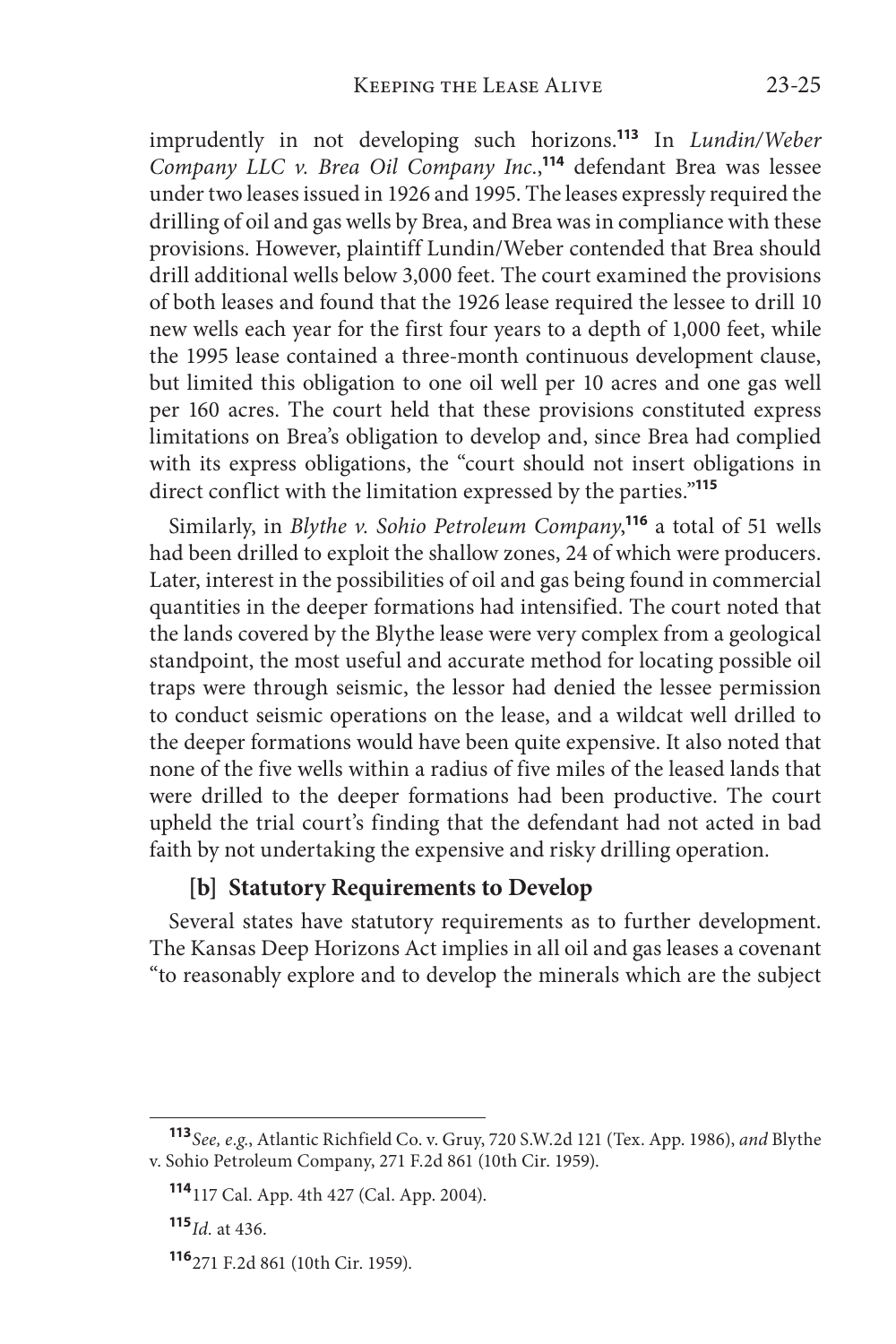of such lease."**<sup>117</sup>** Louisiana law requires the mineral lessee to develop the property as a reasonably prudent operator for the mutual benefit of itself and the lessor.**<sup>118</sup>** The obligation of further development also is well settled in Louisiana case law.**<sup>119</sup>** North Dakota law provides that when a lease covers lands partially within and partially without a unit, unit production may not be deemed production from the leased lands lying outside the unit area after two years from the date of the unitization order or the expiration of the primary term of the lease, whichever is the later date, and, after such date, the lease as to the affected lands may be maintained only in accordance with the lease terms.**<sup>120</sup>**

#### **[c] Notice Requirement**

Most jurisdictions require that written notice of the asserted breach of the implied covenant to develop be provided to the lessee and that the lessee be given a reasonable time for performance before the courts will entertain an action for damages or cancellation of the lease.**<sup>121</sup>** In *Superior Oil Company v. Devon Corporation*, **<sup>122</sup>** plaintiff Superior Oil Company had taken a lease in 1949 from defendants' predecessors-in-interest covering 3,440 acres in Banner County, Nebraska. Oil was discovered and produced on the leasehold within the primary term. In 1961, that portion of the leasehold on which oil was being produced was unitized. After 1961, there was no further drilling on the lease by Superior. In 1976, the successors of the original lessors executed top leases on certain of the undeveloped tracts covered by the Superior lease, and an oil well was

**<sup>118</sup>**La.R.S. § 31:122.

**<sup>120</sup>**N.D.C.C. § 38-08-09.8.

**<sup>117</sup>**K.S.A. 55-223. See Lewis v. Kansas Production Co., Inc., 199 P.3d 180 (Kan. App. 2009), where the court found that the lessee had breached the covenant to develop the deeper formations, but that an appropriate remedy under the Deep Horizons Act was conditional cancellation of the lease and the grant of a reasonable time for the lessee to drill a well.

**<sup>119</sup>***See, e.g*., Carter v. Arkansas-Louisiana Gas Co., 36 So.2d 26, 28 (La. 1948). See also Rathborne Land Co., L.L.C. v. Ascent Energy, Inc., 2008 WL 5427751 (E.D. La. December 31, 2008), where the court found that the failure to join in seismic surveys, pursue farmouts, or release lands held by a well having no meaningful production violated the prudent operator rule.

**<sup>121</sup>***See, e.g*., St. Luke's United Methodist Church v. CNG Development Co., 663 S.E.2d 639 (W. Va. 2008); Robinson v. Continental Oil Co., 255 F. Supp. 61, 64 (D.Kan. 1966); and Sapp v. Massey, 358 S.W.2d 490, 493 (Ky. 1962). Louisiana requires such notice by statute and computes damages from the time written notice was received by the lessee. La. R.S. 31:136. *But see* Crain v. Hill Resources, Inc., 972 P.2d 1179, 1181 (Okla. App. 1998); *and* North York Land Associates v. Byron Oil Industries, Inc., 695 P.2d 1188, 1192 (Colo. App. 1984).

**<sup>122</sup>**604 F.2d 1063 (8th Cir. 1979).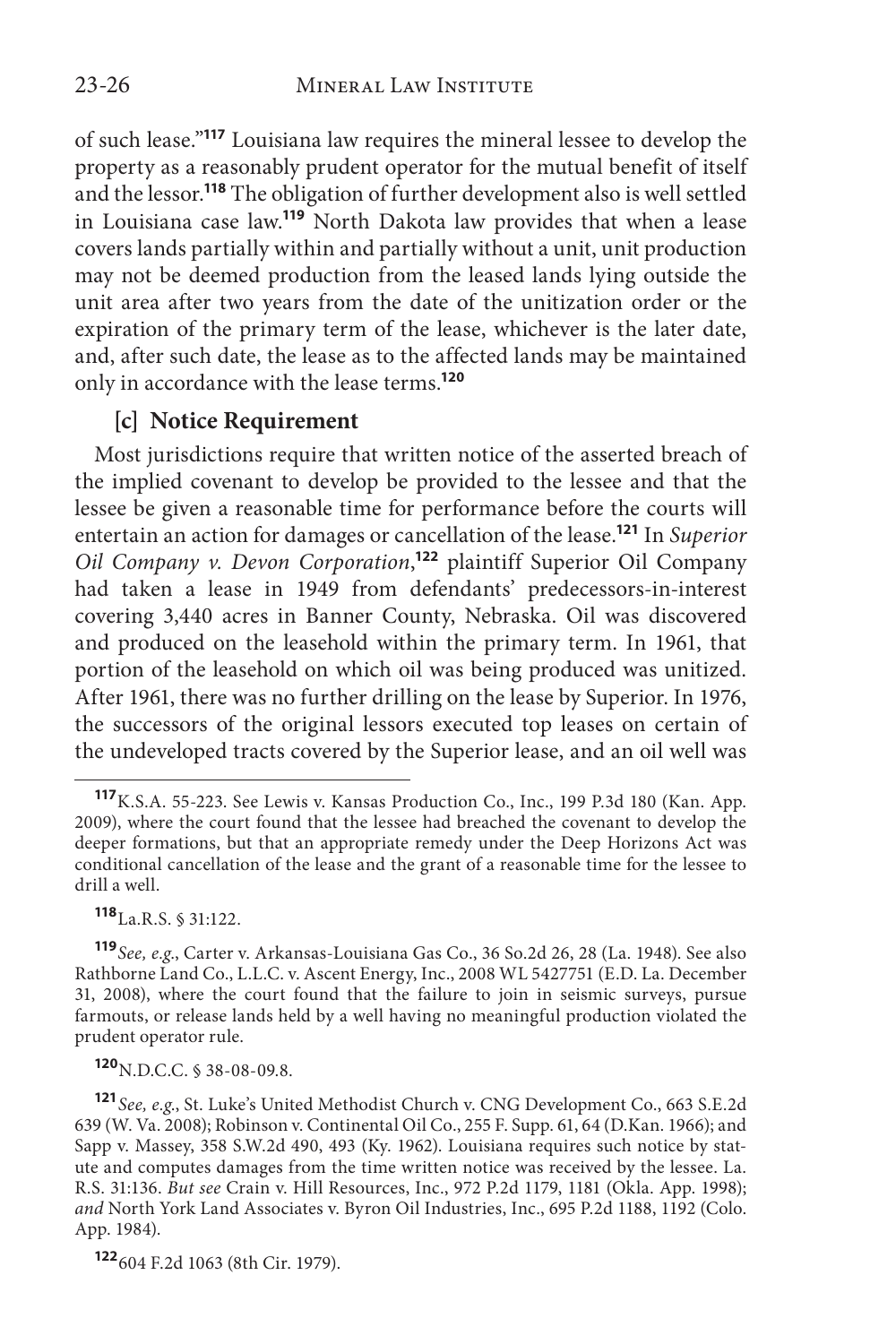successfully completed on one of the tracts in February 1977. Superior sued to quiet its title to the entire leasehold and for breach of contract, conversion, and trespass. The trial court found that Superior had breached the implied covenant of further development and that no further demand was necessary by the successor lessors to obtain a cancellation of the Superior lease outside of the unit. The Eighth Circuit agreed with the trial court that Superior had failed to prudently develop the leasehold, but it found that the trial court had erred in ordering the cancellation of the Superior lease where no notice or demand had been served on the lessee prior to the execution of the top leases. It rejected the trial court's rationale that equity required cancellation absent notice and demand because the lease had gone undeveloped for an unreasonable period of time and held that a rule requiring notice and demand "is consistent with due process and with the law's abhorrence of forfeitures."**<sup>123</sup>** In contrast to the holding in *Superior*, in *North York Land Associates v. Byron Oil Industries Inc.*, **124** the Colorado Court of Appeals upheld the trial court's finding that, while the lessee was not obligated to develop the leasehold outside the 80 acres within the pooled area because the evidence indicated that such development would not be profitable, it could not hold the undeveloped land merely for speculation. It also agreed that notice and demand were not required because the lessee's responses to verbal demands "created a reasonable belief in [lessor] that further demands short of a lawsuit would have been futile."**<sup>125</sup>**

The remedies awarded for breach of the implied covenant to develop vary. The "lost royalty" rule awards the lessor the royalty that it would have received had the lessee developed the leasehold as a reasonably prudent operator.**<sup>126</sup>** Some courts have awarded lessors damages for lost leasing opportunities.**<sup>127</sup>** If monetary damages are insufficient, partial cancellation of the lease may be appropriate, to apply only to the lands that the court has found should have been developed. This was the remedy approved by the West Virginia Supreme Court in *St. Luke's United Methodist Church v. CNG Development Company*. **<sup>128</sup>** In *St. Luke's*, the court reversed the trial court's holding that partial cancellation or partial recession of an oil

**<sup>125</sup>***Id.* at 1192.

**<sup>126</sup>***See, e.g*., Howerton v. Kansas Natural Gas Co., 108 P. 813 (Kan. 1910).

**<sup>128</sup>**663 S.E.2d 639 (W. Va. 2008)

**<sup>123</sup>***Id*.

**<sup>124</sup>**695 P.2d 1188 (Colo. App. 1984).

**<sup>127</sup>***See, e.g*., Edmundson Brothers P'ship v. Montex Drilling Co., 731 So.2d 1049, 1065- 1066 (La. App. 1999).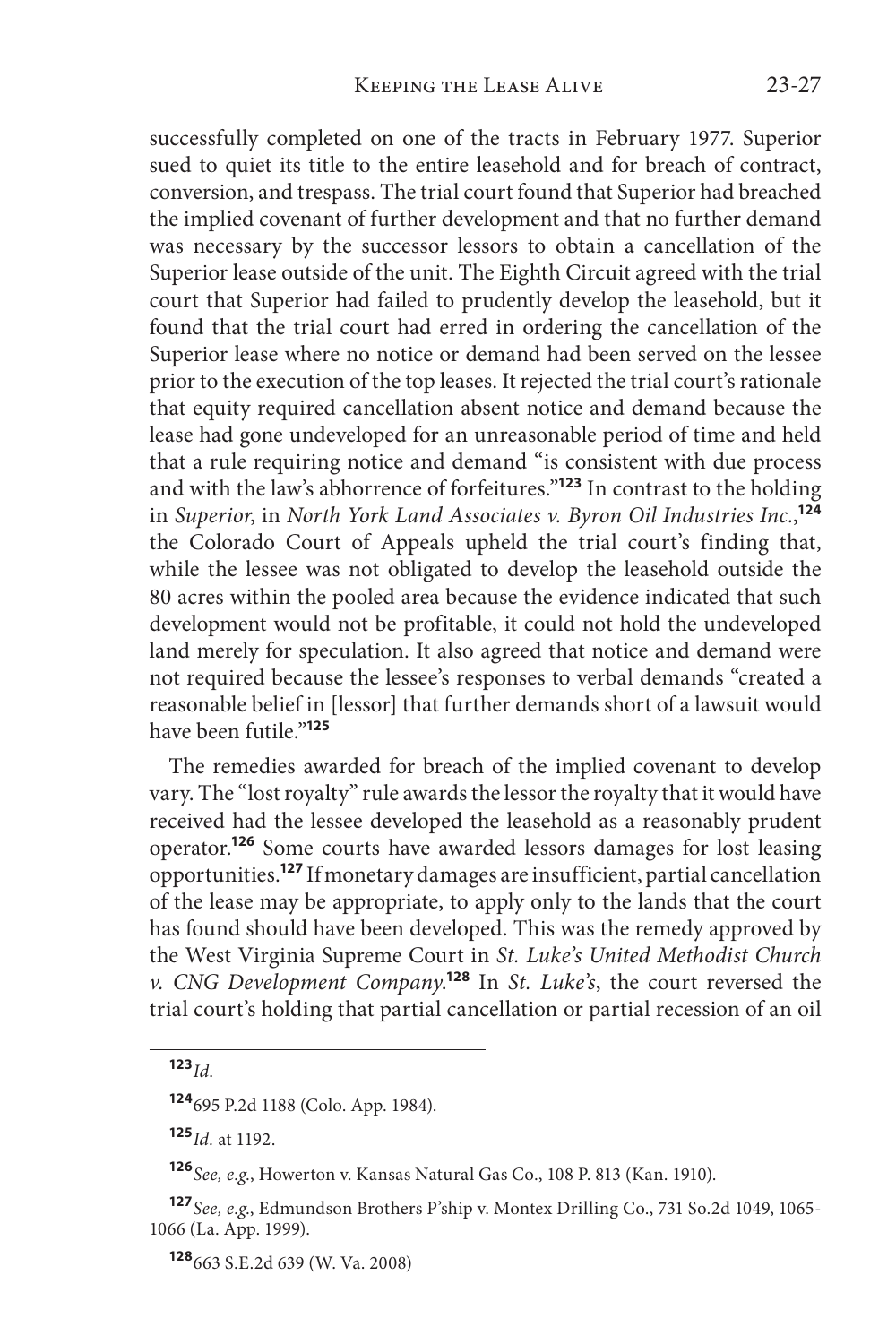and gas lease for a breach of the implied covenant to develop were not appropriate remedies where monetary damages are available, although it ordered the trial court to enter a provisional decree which would cancel the lease as to the undeveloped acreage if an exploratory well was not drilled within a reasonable period of time, finding that the plaintiff had sought injunctive relief to prevent the defendant from drilling additional wells in order to protect a top lease of the undeveloped acreage issued by the plaintiff. Total lease cancellation is also a remedy, but this is done only in extreme circumstances.**<sup>129</sup>**

#### **[3] Implied Covenant of Further Exploration**

Certain jurisdictions have recognized, either through case law or by statute, the implied covenant to explore further, which was first proposed in 1956.**<sup>130</sup>** Under this proposed covenant, a lessor is not required to prove that further exploration would be profitable to the lessee, but the lessee is required to either explore the undeveloped acreage, both laterally and vertically, or return it to the lessor. Colorado courts have recognized this implied covenant.**<sup>131</sup>** Arkansas courts may have adopted it.**<sup>132</sup>** Kansas has codified a covenant to explore further,**<sup>133</sup>** as has Louisiana.**<sup>134</sup>** However, Oklahoma and Texas have rejected such a covenant.**<sup>135</sup>** In the famous case of *Clifton v. Koontz*, **<sup>136</sup>** the Texas Supreme Court categorically rejected the proposition, stating that:

We hold that there is no implied covenant to explore as distinguished from the implied covenant to conduct additional development after production in paying quantities has been obtained. . . . This theory [of a duty to explore] is untenable and is diametrically opposed to our established "prudent operator" rule where expectation of profit is an essential element.**<sup>137</sup>**

**<sup>131</sup>***See* North York Land Associates v. Byron Oil Indus., Inc., 695 P.2d 1188, 1191 (Colo. App. 1984), *and* Gillette v. Pepper Tank Co., 694 P.2d 369, 372 (Colo. App. 1984).

**<sup>132</sup>***See* Byrd v. Bradham, 655 S.W.2d 366 (Ark. 1983) (declined to follow on other grounds); *and* Skelly Oil Co. v. Scoggins, 329 S.W.2d 424 (Ark. 1959).

**<sup>133</sup>**Kan. Stat. Ann. §§ 55-223 - 224.

**<sup>134</sup>**Commentary to La.R.S. 31:122.

**<sup>135</sup>***See* Sun Exploration & Prod. Co. v. Jackson, 783 S.W.2d 202 (Tex. 1989) *and* Mitchell v. Amerada Hess Corp., 638 P.2d 441 (Okla. 1981).

**<sup>136</sup>**325 S.W.2d 684 (Tex. 1959).

**<sup>137</sup>***Id.* at 696-697.

**<sup>129</sup>***See, e.g*., Waseco Chemical & Supply Co. v. Bayou State Oil Corp., 371 So.2d 305, 307 (La. App. 1979).

**<sup>130</sup>**C.J. Meyers, "The Implied Covenant of Exploration," 34 Tex. L. Rev. 553 (1956).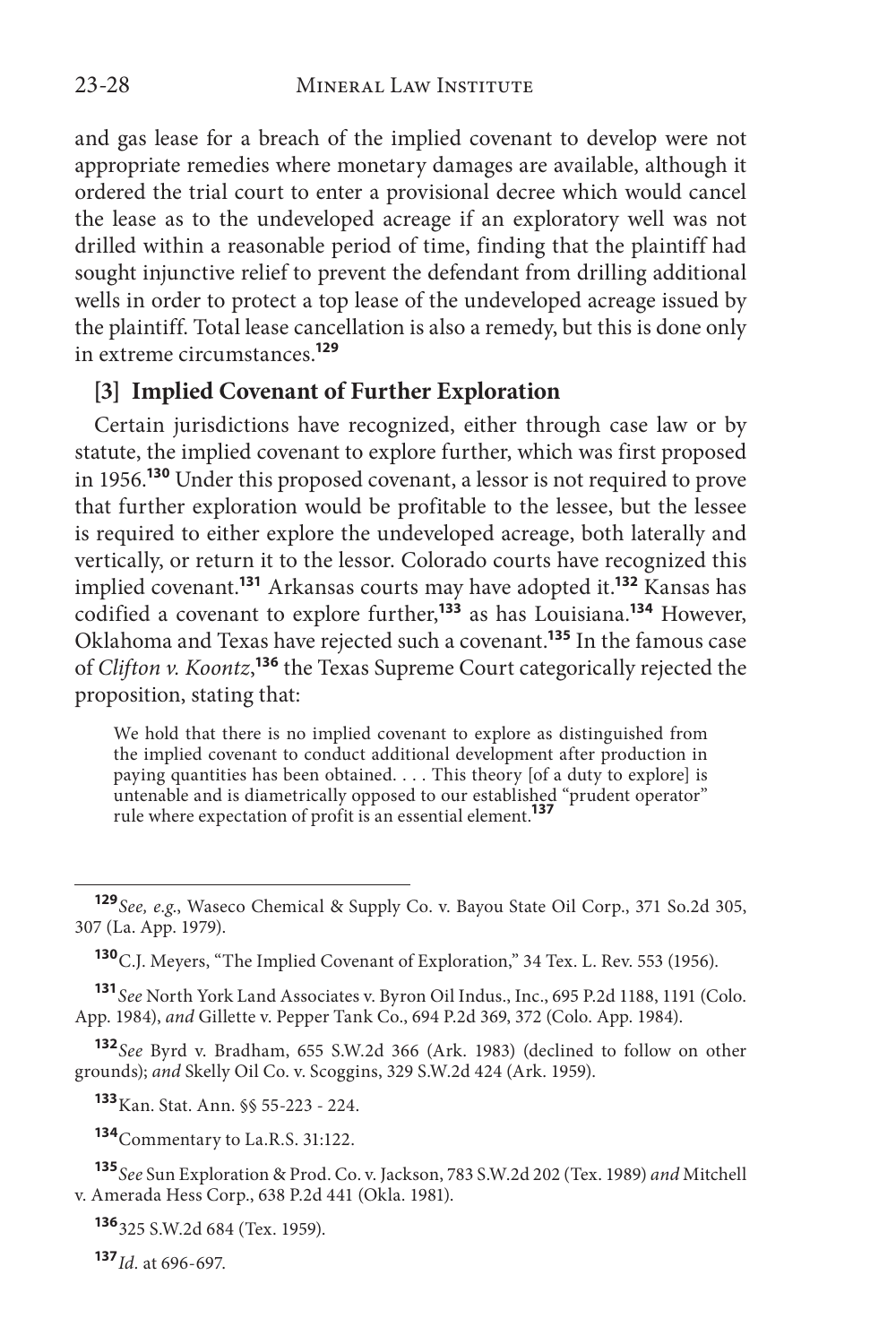Other courts have reserved judgment on whether such a covenant exists. For example, in *Lundin/Weber Company LLC v. Brea*, **<sup>138</sup>** the court found that the defendant had satisfied the express covenant to develop and that, therefore, "we leave for another day the more fundamental question whether, and to what extent, California courts will imply a covenant of further exploration when such a covenant would not conflict with the express terms of the oil and gas lease."**<sup>139</sup>**

Whether or not a court recognizes the implied covenant to further explore, continued inactivity is likely to lead to a day of reckoning. As the court stated in *Blake v. Texas Co.*: **<sup>140</sup>** "The defendant cannot forever choose to delay further development and at the same time prevent others from drilling. Should the total time of inactivity measured in years become unconscionable in and of itself, the plaintiffs will be entitled to oust the 'dog in the manger.' "**<sup>141</sup>**

#### **[4] Unconventional Gas Plays<sup>142</sup>**

It remains to be determined how the courts will apply the implied covenants of further development and of further exploration to unconventional gas plays. An exploratory well followed by development or step-out wells is not the norm in shale or other unconventional gas plays where there may be greater reservoir continuity and/or uniformity and where an operator may drill a series of delineation wells, strat tests, or pilot wells and shoot seismic before it begins to "develop" the field. A good argument can be made that mechanical/engineering/completion risks have replaced geological risks with these plays. Also, determining the correct drainage pattern to be used to maximize the ultimate recovery of the resource in these plays involves an analysis of well performance over possibly an extended period of time. It will be interesting to see what development obligations the courts will impose on lessees while they are conducting this type of analysis.**<sup>143</sup>**

141*Id.* at 80.

<sup>138117</sup> Cal. App. 4th 427 (Cal. App. 2004).

<sup>139</sup>*Id.* at 437.

<sup>140123</sup> F. Supp. 73, 80 (D.C. Okla. 1954).

<sup>142</sup>The authors wish to express their appreciation to James J. O'Malley, Land Director-U.S. Onshore Exploration for Anadarko Petroleum Corporation, for his assistance with this subsection.

<sup>143</sup>*See, e.g*., Blythe v. Sohio Petroleum Co., 271 F.2d 861 (10th Cir. 1959).